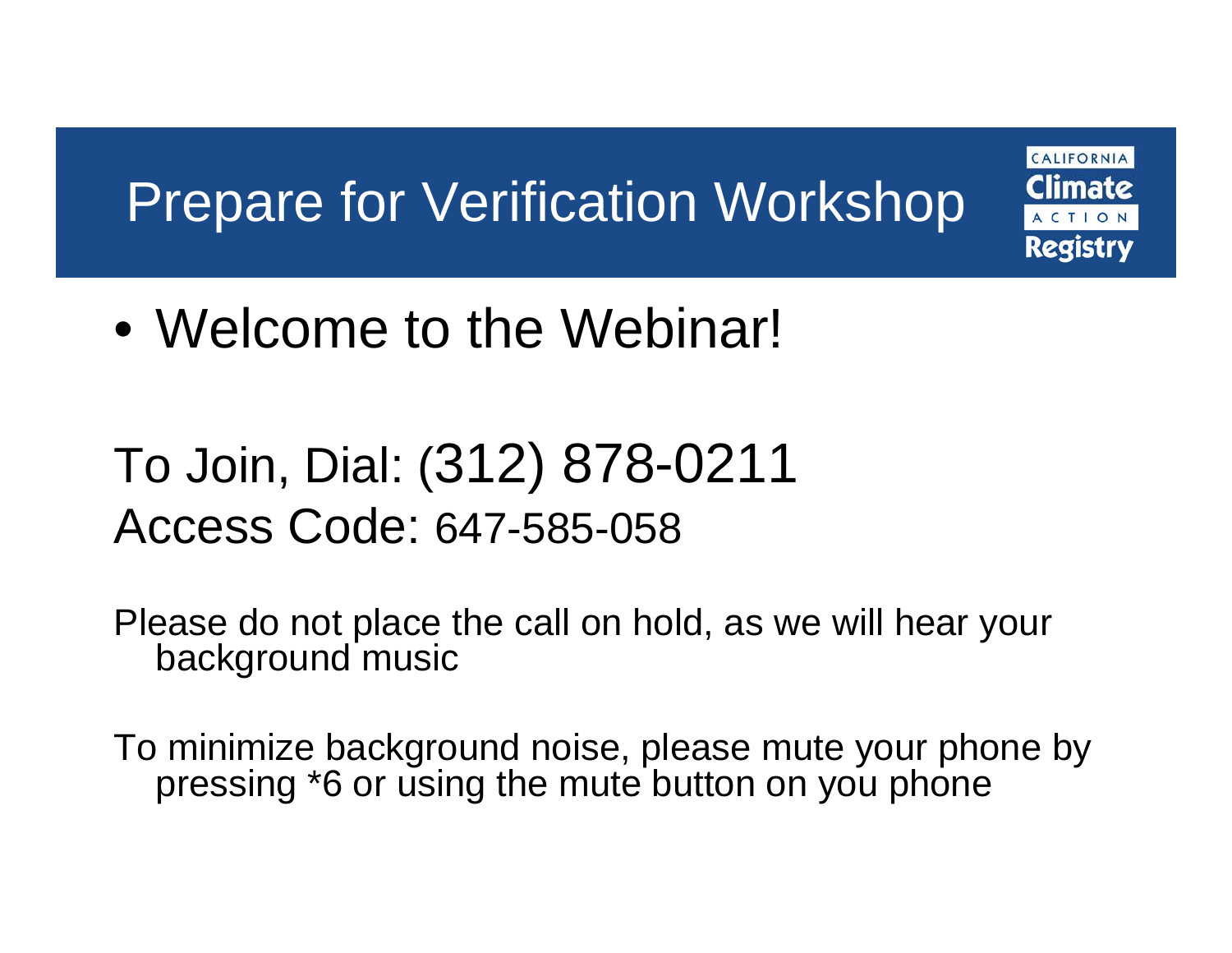## **Overview**

CALIFORNIA :limate Registry

#### Part I – Joy Cernac

- CARROT and GRP Updates
- Common reporting and verification errors

#### Part II – Sarah Stanner-Cranston

• Verification Overview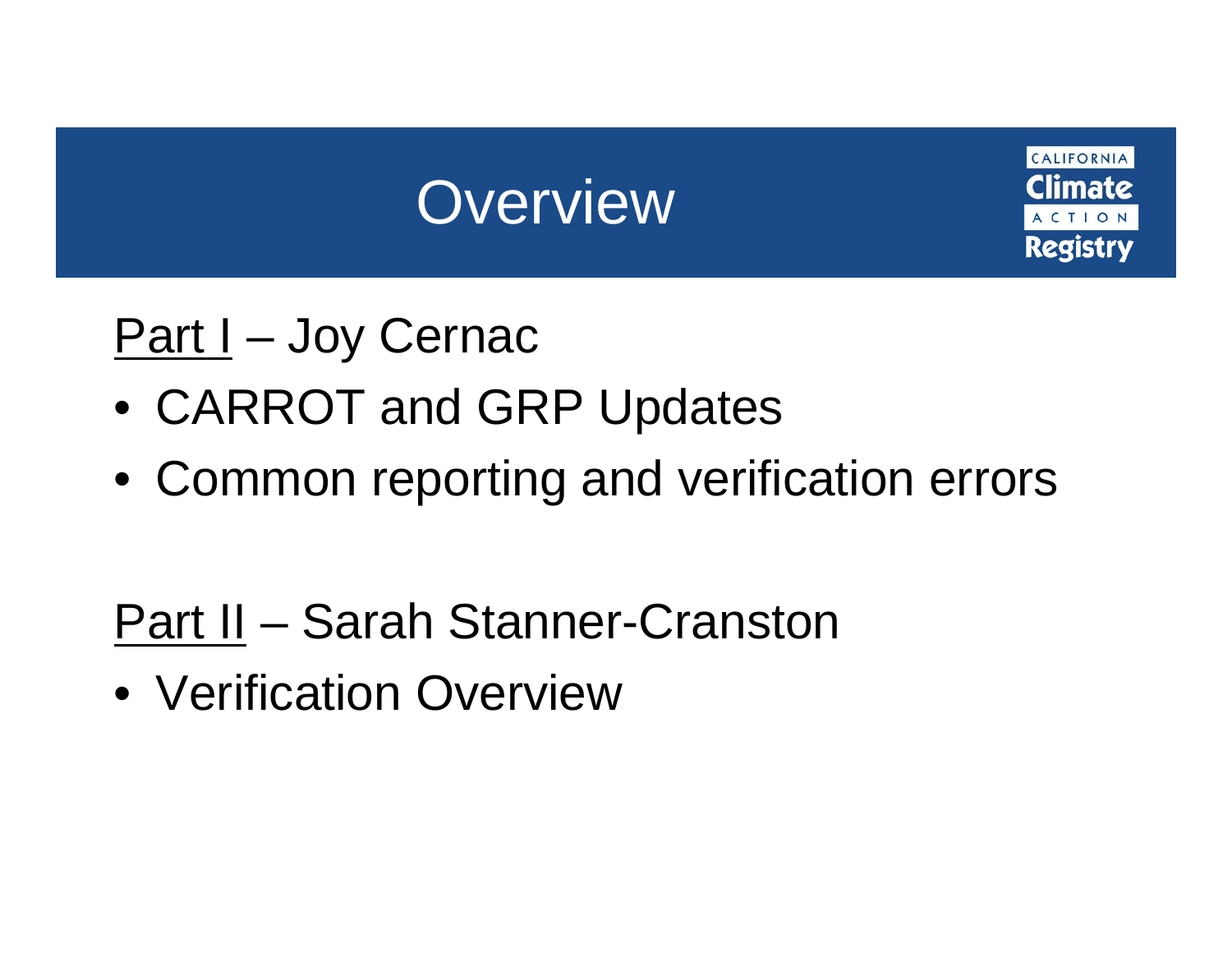

## **GRP 3.1 & CARROT Updates**

*Joy Cernac Program Assistant*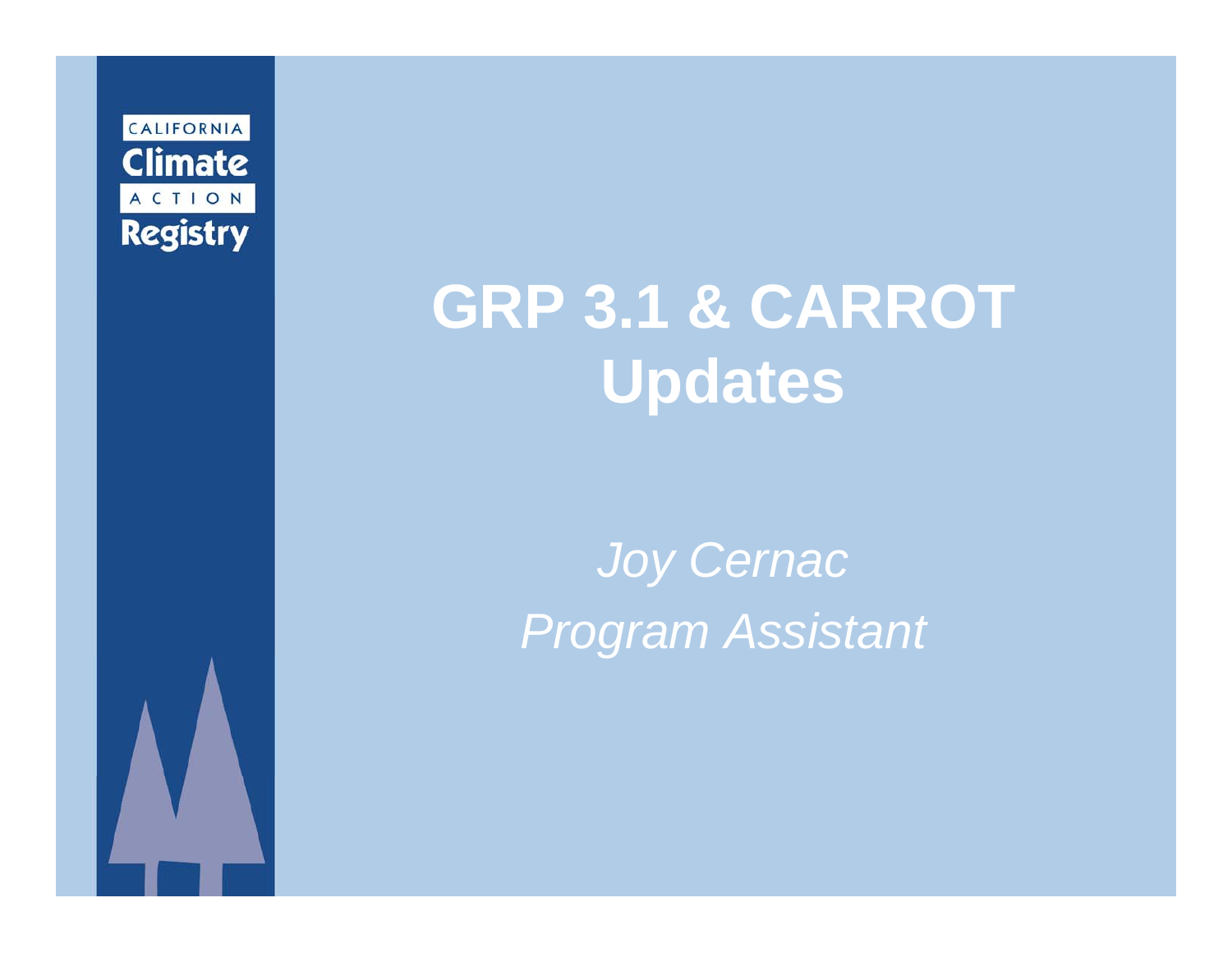## **Overview**

CALIFORNIA :limate Registry

- Deadlines
- Website Resources
- GRP 3.1 and CARROT Updates
- Form Updates
- COI Process
- Discussion of Common Verification and Reporting Errors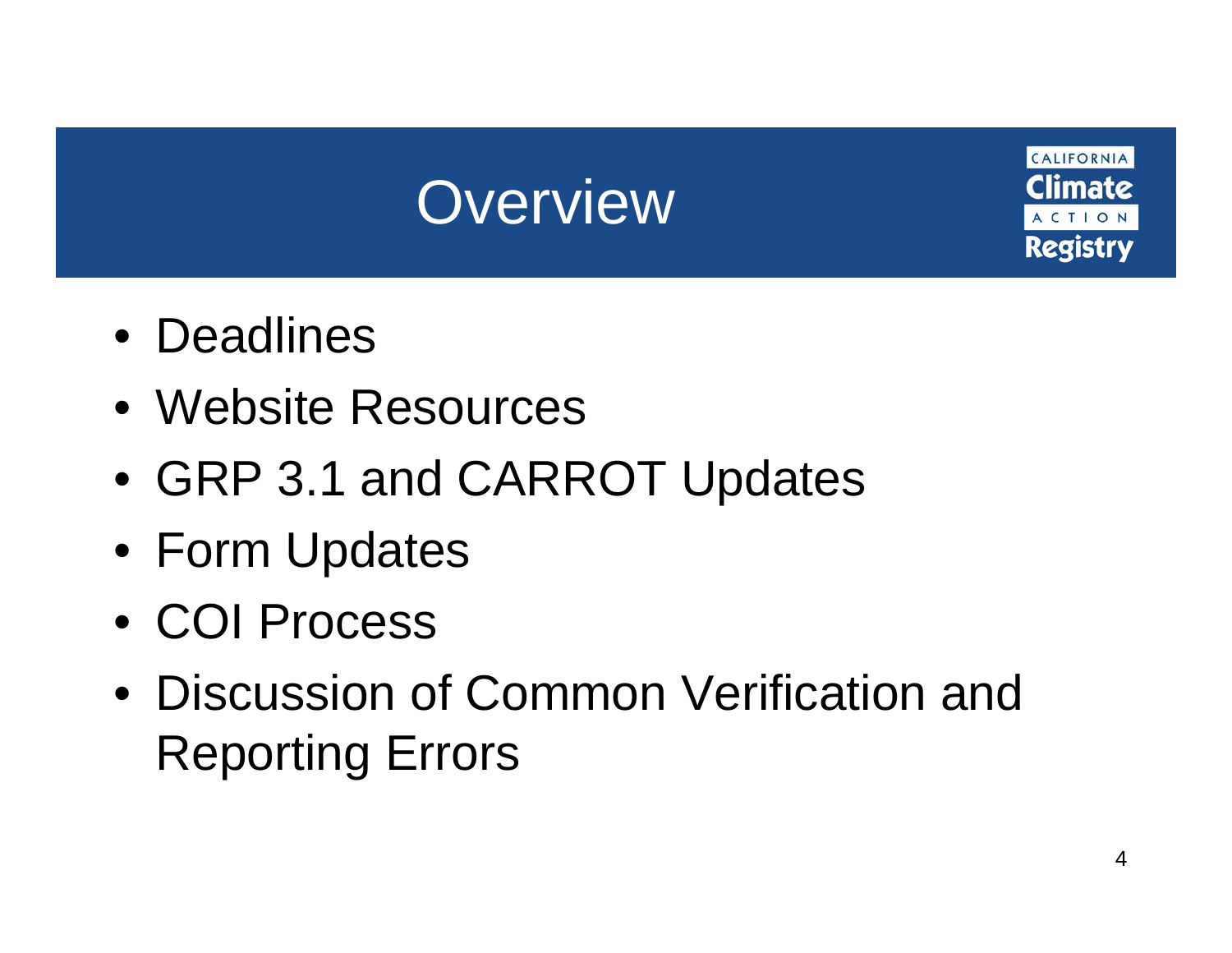## Important Dates

CALIFORNIA

mate

- 2009 deadlines for ALL reporters: Reporting: JUNE 30, 2009
	- Verification: OCTOBER 31, 2009
- Final dates for submitting and verifying reports with the California Registry:
	- Reporting: JUNE 30, 2010
	- Verification: OCTOBER 31, 2010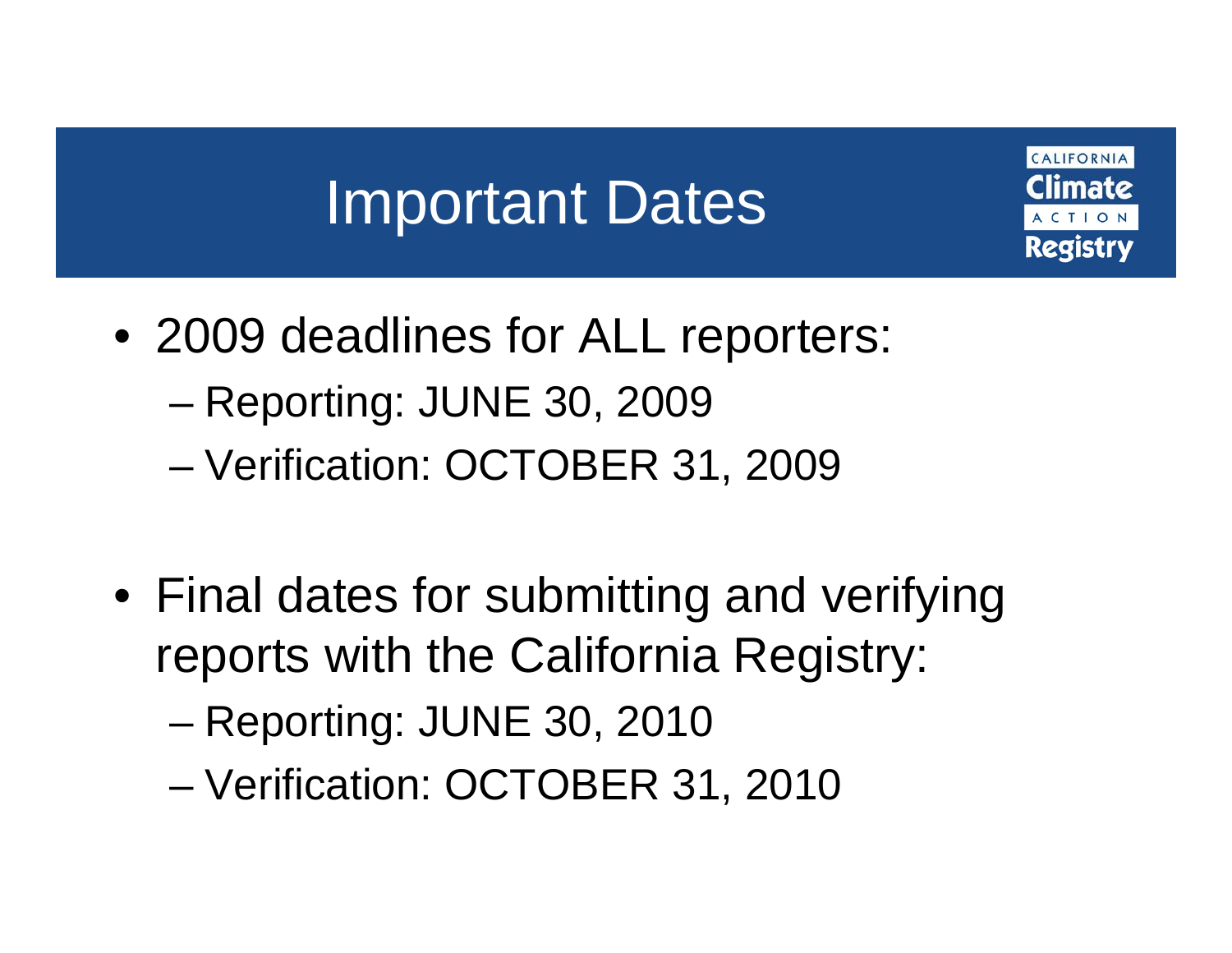## Website Resources

CALIFORNIA :limate Registry

- Members-Only section no longer passwordprotected
- Revised utility-specific emissions factors
- GHG by entity sector source guide
- Revised PUP spreadsheet
- List of common reporting errors
- Reporting and Verification Extension Forms
- RFP bulletin board
- Revised COI Forms
- Revised Verification Activity Log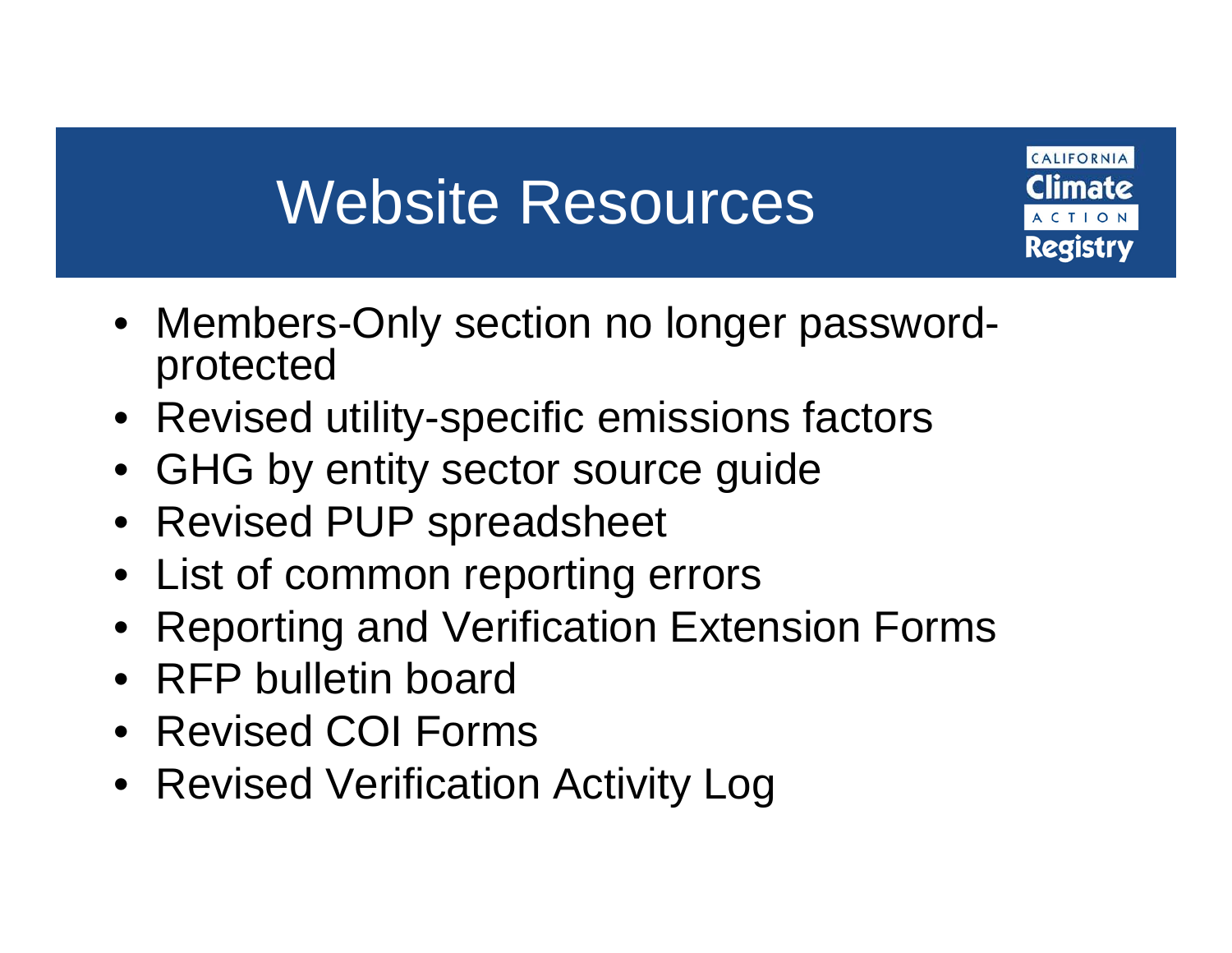# Website Resources - Members

CALIFORNIA **Climate** ACTION **Registry** 

| <b>HOME</b>                                                                                    | <b>ABOUT</b>                                                                                                        | JQIN                                                                                                                                                                             | <b>TOOLS</b> | <b>EVENTS</b> | <b>RESERVE</b>    |  |
|------------------------------------------------------------------------------------------------|---------------------------------------------------------------------------------------------------------------------|----------------------------------------------------------------------------------------------------------------------------------------------------------------------------------|--------------|---------------|-------------------|--|
| Protocols<br>CARROT                                                                            |                                                                                                                     | <b>MEMBERS ONLY</b>                                                                                                                                                              |              |               |                   |  |
| Members Only<br><b>Reporting Tips</b><br>Power/Utility Reporters<br>Members Only Announcements | <b>EXTENSION REQUESTS:</b><br>Reporting Extension Request Form (Word)<br>Verification Extension Request Form (Word) |                                                                                                                                                                                  |              |               |                   |  |
| <b>Members Meeting</b><br>Presentations<br>Verification                                        |                                                                                                                     | CALIFORNIA REGISTRY LOGOS                                                                                                                                                        |              |               |                   |  |
| Climate Change Basics                                                                          |                                                                                                                     | Download the California Registry logo or the Climate Action Leader logo to showcase your<br>participation in our program.                                                        |              |               |                   |  |
| CA State Agencies                                                                              |                                                                                                                     | California Climate Action Registry logo (JPG)<br>Climate Action Leader logo (JPG)<br>(Note: only members with verified emission reports can use the Climate Action Leader logo.) |              |               |                   |  |
|                                                                                                |                                                                                                                     | PREPARE FOR VERT                                                                                                                                                                 |              |               |                   |  |
|                                                                                                |                                                                                                                     |                                                                                                                                                                                  |              |               | <b>D</b> Internet |  |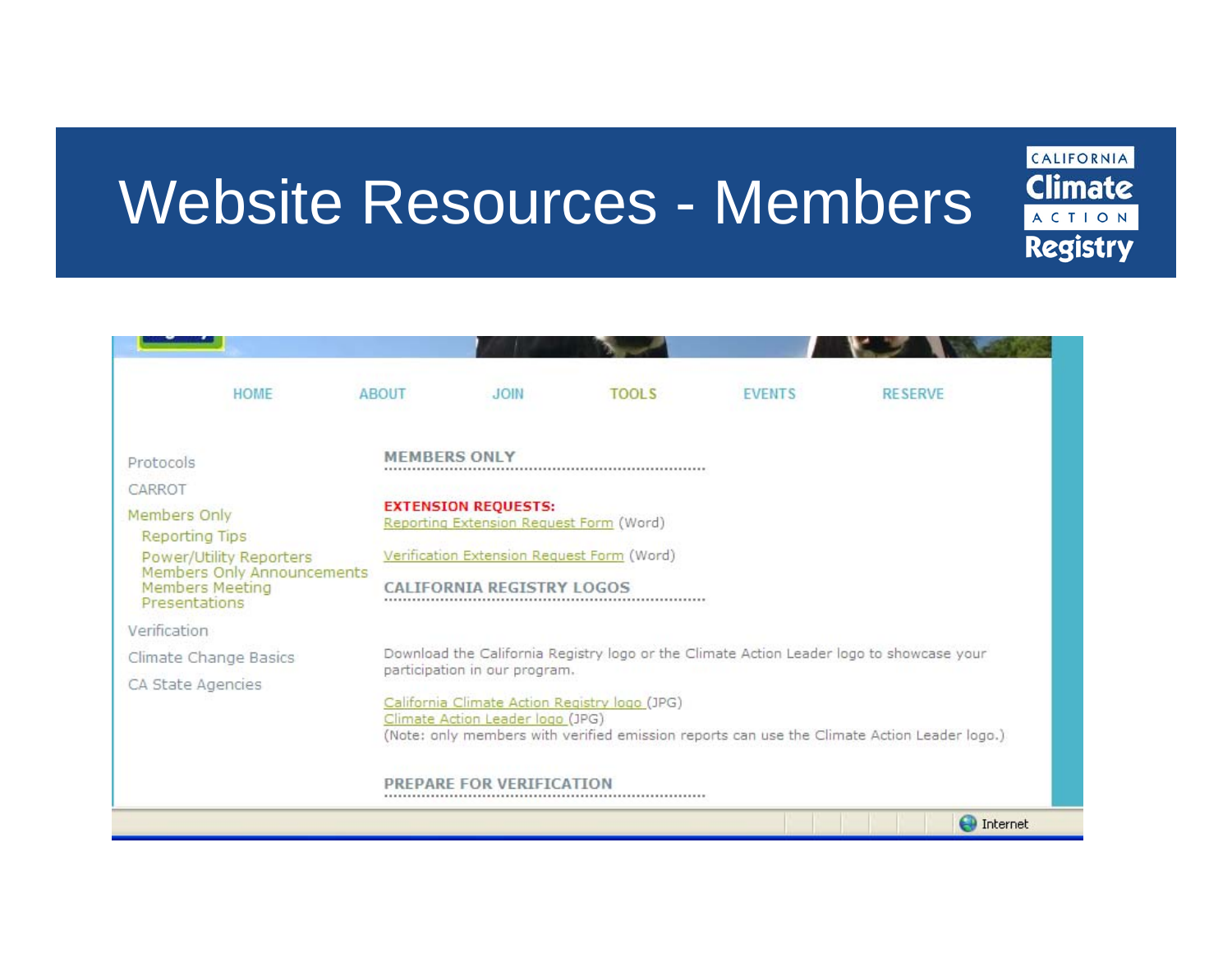### Website Resources - Verifiers

| <b>HOME</b>                      | <b>ABOUT</b>                                                                                      | <b>JOIN</b>                                                                                                                                                                                                                                                                              | <b>TOOLS</b>                                         | <b>EVENTS</b>                                                                               | <b>RESERVE</b>                                                                                  |  |
|----------------------------------|---------------------------------------------------------------------------------------------------|------------------------------------------------------------------------------------------------------------------------------------------------------------------------------------------------------------------------------------------------------------------------------------------|------------------------------------------------------|---------------------------------------------------------------------------------------------|-------------------------------------------------------------------------------------------------|--|
| Protocols                        | <b>VERTETERS</b>                                                                                  |                                                                                                                                                                                                                                                                                          |                                                      |                                                                                             |                                                                                                 |  |
| CARROT                           |                                                                                                   |                                                                                                                                                                                                                                                                                          |                                                      |                                                                                             |                                                                                                 |  |
| Members Only                     |                                                                                                   |                                                                                                                                                                                                                                                                                          |                                                      | The following organizations have been approved by the California Climate Action Registry to |                                                                                                 |  |
| Verification                     |                                                                                                   | serve as Verification Bodies to California Registry Participants. The companies listed are<br>experienced firms providing GHG verification services.                                                                                                                                     |                                                      |                                                                                             |                                                                                                 |  |
| Verifiers                        | Before signing a contract with an individual California Registry participant, Verification Bodies |                                                                                                                                                                                                                                                                                          |                                                      |                                                                                             |                                                                                                 |  |
| Verifiers Only                   |                                                                                                   | must also follow the California Registry's policies & process to determine the potential for a<br>conflict of interest.<br>Standard Conflict of Interest Form<br>Conflict of Interest Renewal Form<br>Conflict of Interest Policy                                                        |                                                      |                                                                                             |                                                                                                 |  |
| Reference Documents and<br>Forms |                                                                                                   |                                                                                                                                                                                                                                                                                          |                                                      |                                                                                             |                                                                                                 |  |
| <b>RFP Bulletin Board</b>        |                                                                                                   |                                                                                                                                                                                                                                                                                          |                                                      |                                                                                             |                                                                                                 |  |
| Additional Training              |                                                                                                   | Verification Body approval for the firms listed below is valid until December 31, 2009. The<br>California Registry recognizes new verifiers of entity emissions inventories that are ANSI<br>accredited, The Climate Registry (TCR) recognized OR those accredited by the California Air |                                                      |                                                                                             |                                                                                                 |  |
| Technical Assistance Providers   |                                                                                                   |                                                                                                                                                                                                                                                                                          |                                                      |                                                                                             |                                                                                                 |  |
| Verification Accreditation       |                                                                                                   | Resources Board. The California Registry requires Verification Bodies of emission reduction<br>projects to receive accreditation by the American National Standards Institute (ANSI) to support                                                                                          |                                                      |                                                                                             |                                                                                                 |  |
| Climate Change Basics            |                                                                                                   | emissions reduction project activities reported to the Climate Action Reserve by the end of 2009.                                                                                                                                                                                        |                                                      |                                                                                             |                                                                                                 |  |
| CA State Agencies                |                                                                                                   |                                                                                                                                                                                                                                                                                          | accreditation or for sector-specific accreditations. |                                                                                             | Consequently, the California Registry does not intend to issue any new request for verification |  |
|                                  |                                                                                                   | <b>ANSI Verifier Accreditation Program:</b>                                                                                                                                                                                                                                              |                                                      |                                                                                             |                                                                                                 |  |

ANSI is administering a GHG Validation/Verification Body accreditation entity program under ISO 14065. ANSI is now accepting applications on a rolling basis. As a part of the accreditation process, applicants must be witnessed by ANSI Assessors at an on-site visit at their offices, and

CALIFORNIA **Climate** 

ACTIO Registr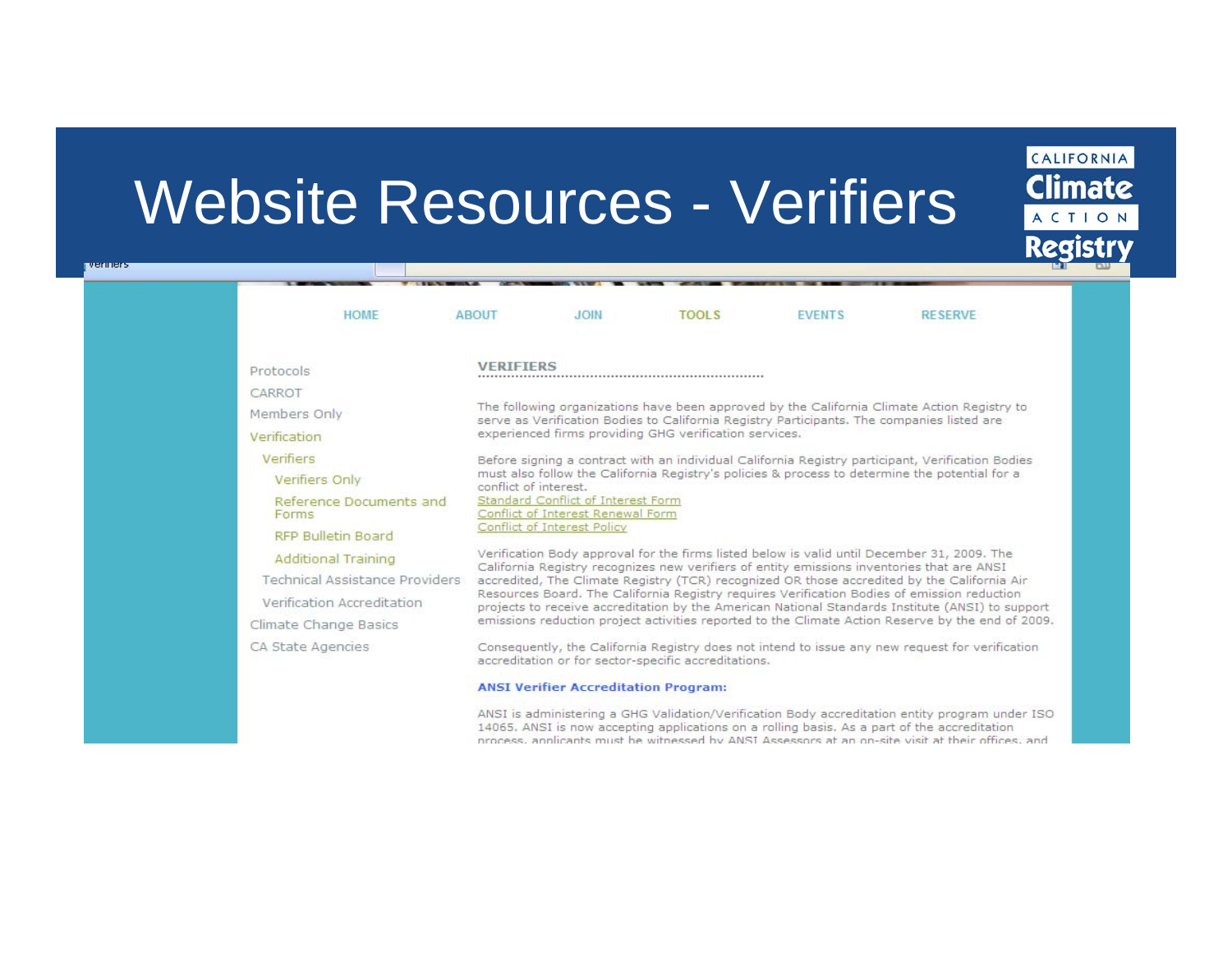# GRP 3.1

CALIFORNIA limate: Registry

- Download from www.climateregistry.org <sup>&</sup>gt; Tools > Protocols
- Use new version of GRP to report your 2008 emissions
- Summary of Changes from GRP 3.0 to 3.1 also available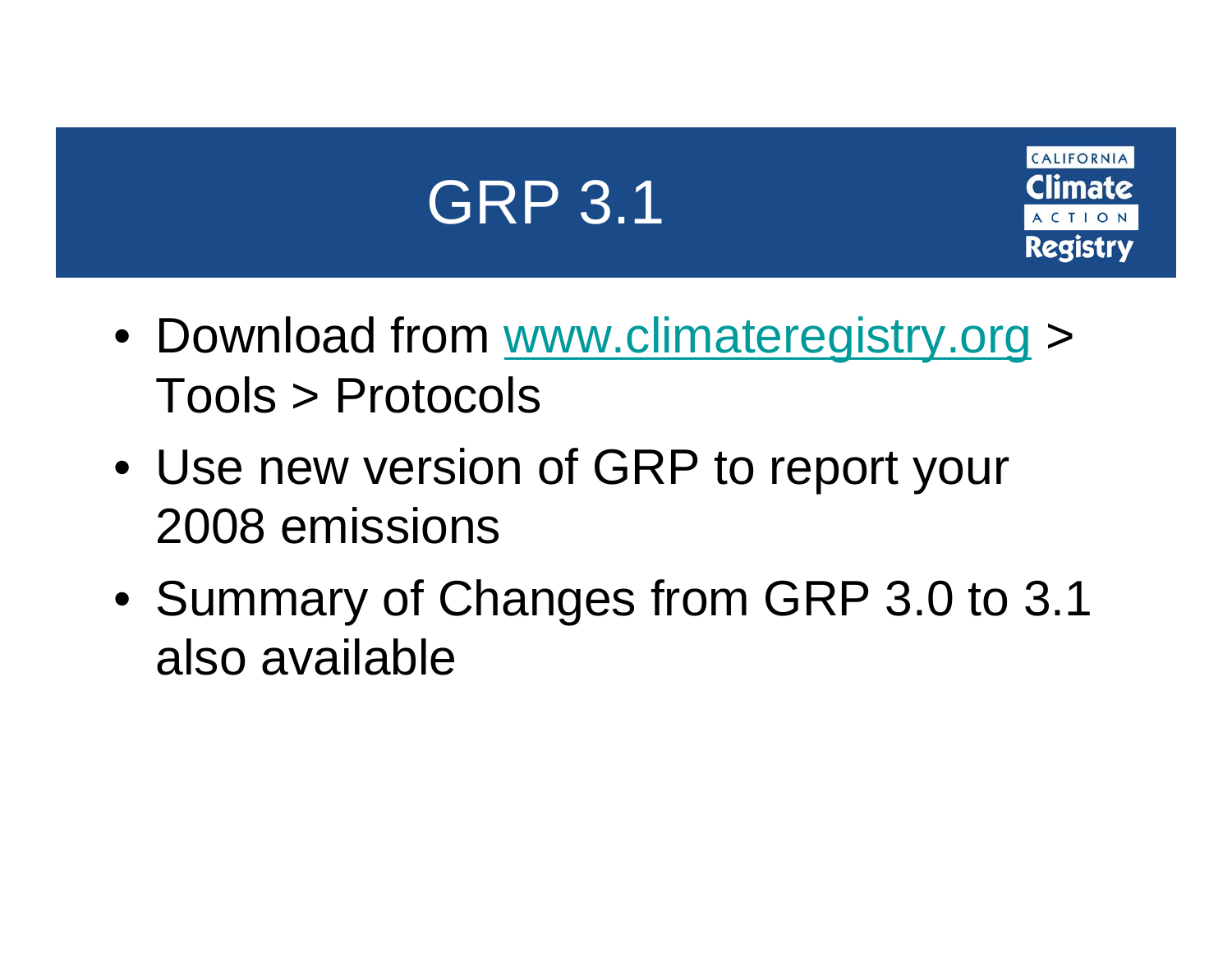## GRP 3.1 Updates - Definitions

CALIFORNIA Climate Registry

- Verification Body: An ISO 14065 accredited body
- Verifier: Individual, staff or subcontractor to a Registry-approved verification body, and should complete applicable Registry trainings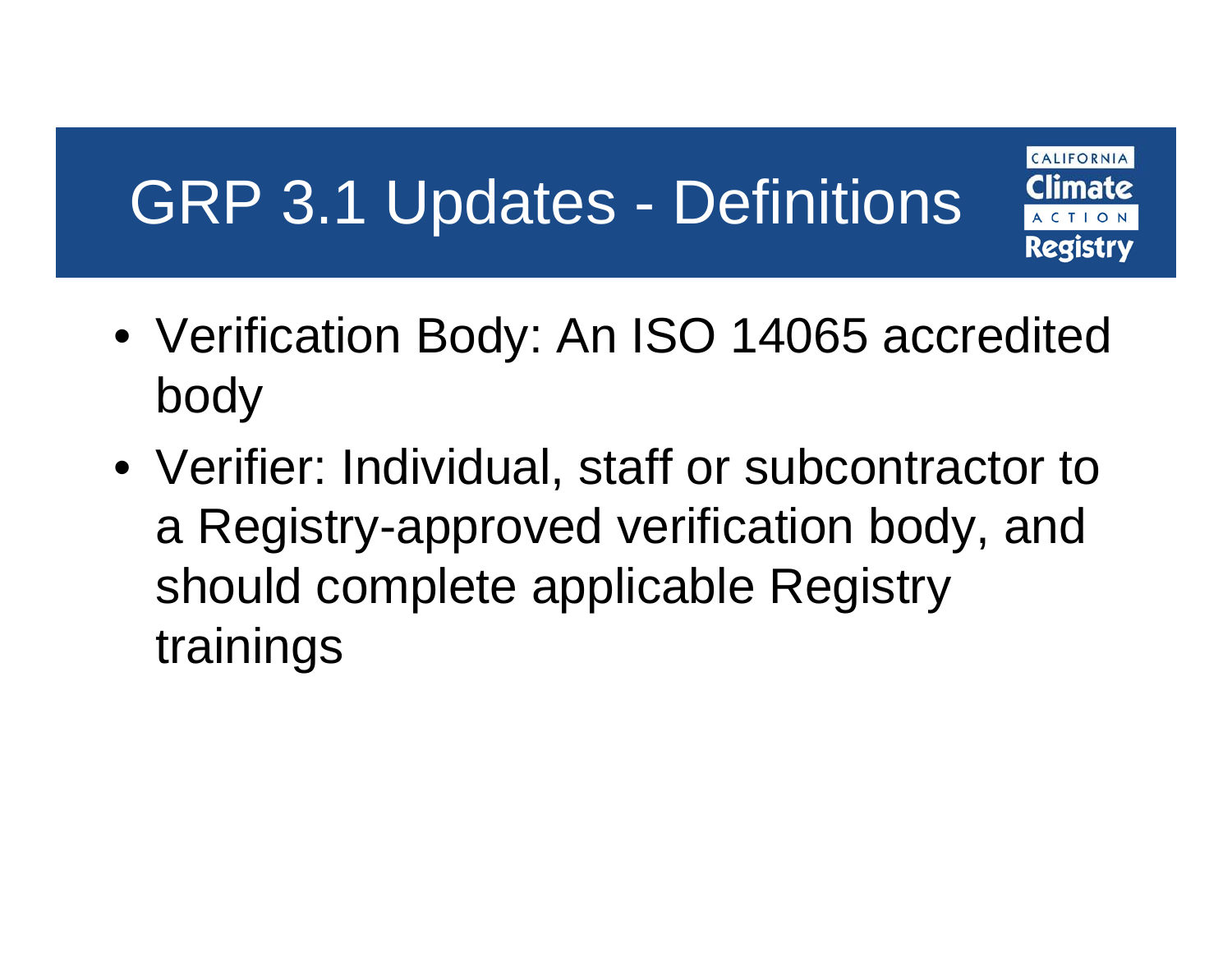#### GRP 3.1 Updates – Leased Office Space

- Additional Guidance for Leased Offices (Chapter 2)
	- – No Estimated Stationary Combustion from Natural Gas
		- If not separately metered, may report optionally

CALIFORNIA

Registrv

mate

 New Table II.2.3: Highlights who reports what for leased spaces.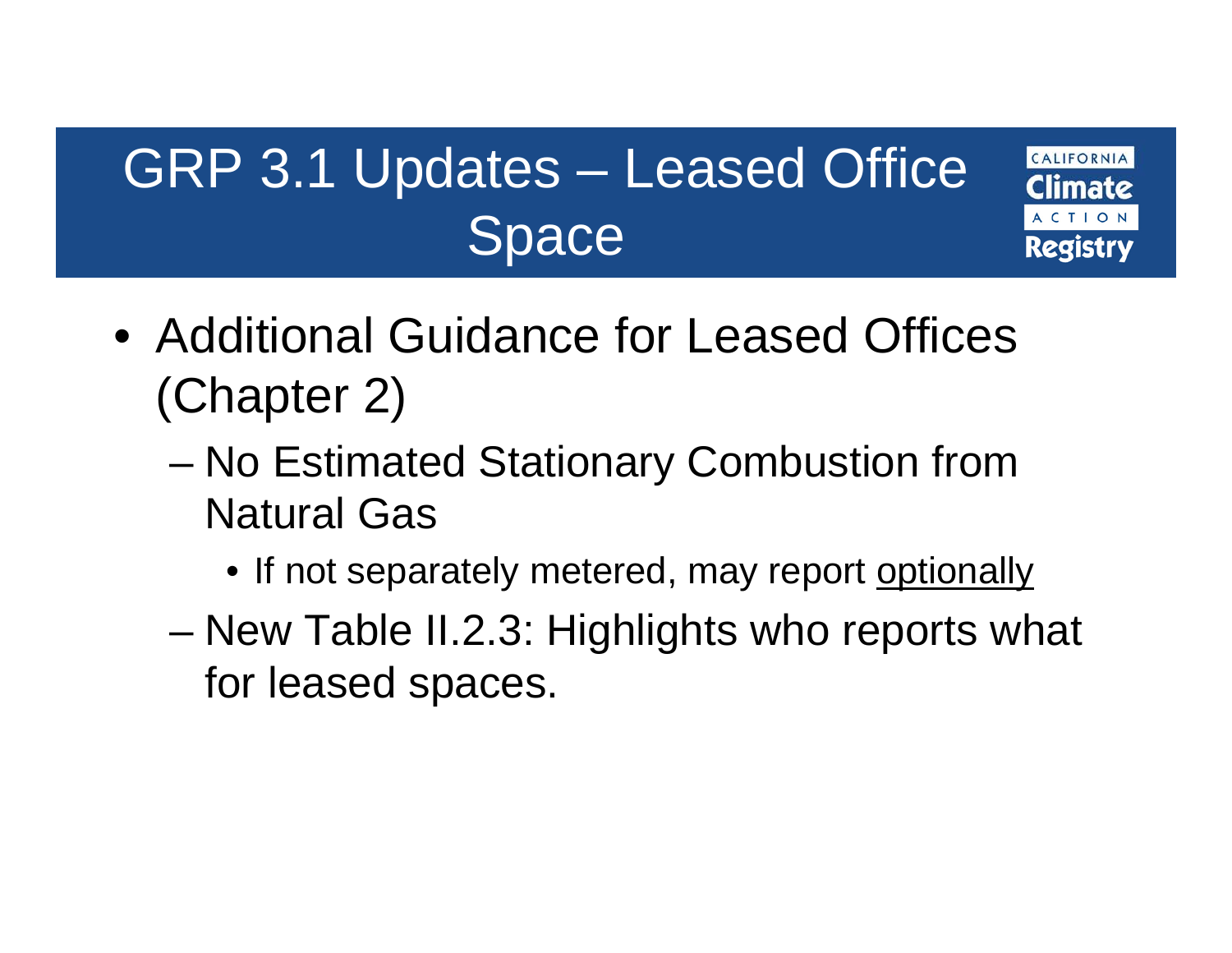## GRP 3.1 Updates

CALIFORNIA **Climate** ACTION **Registry** 

#### **Table II.2.3 Reporting Emissions from Leased Assets**

| <b>Who Reports</b> |                    | <b>Reporting Criteria</b>                                                        |                                    |                     |                                                          |  |  |  |
|--------------------|--------------------|----------------------------------------------------------------------------------|------------------------------------|---------------------|----------------------------------------------------------|--|--|--|
|                    |                    | <b>Management Control</b>                                                        |                                    |                     | <b>Optionally</b><br><b>Reported</b><br><b>Emissions</b> |  |  |  |
|                    |                    | <b>Operational</b><br><b>Control</b>                                             | <b>Financial</b><br><b>Control</b> | <b>Equity Share</b> |                                                          |  |  |  |
| Electricity        |                    |                                                                                  |                                    |                     |                                                          |  |  |  |
|                    | Tenant             |                                                                                  |                                    |                     |                                                          |  |  |  |
|                    | Landlord           |                                                                                  |                                    |                     |                                                          |  |  |  |
|                    | <b>Natural Gas</b> |                                                                                  |                                    |                     |                                                          |  |  |  |
|                    | Tenant             | (if metered individually<br>for tenant's space AND<br>tenant has control of use) |                                    |                     |                                                          |  |  |  |
|                    | Landlord           | (if NOT metered<br>individually for tenant's<br>space)                           |                                    |                     |                                                          |  |  |  |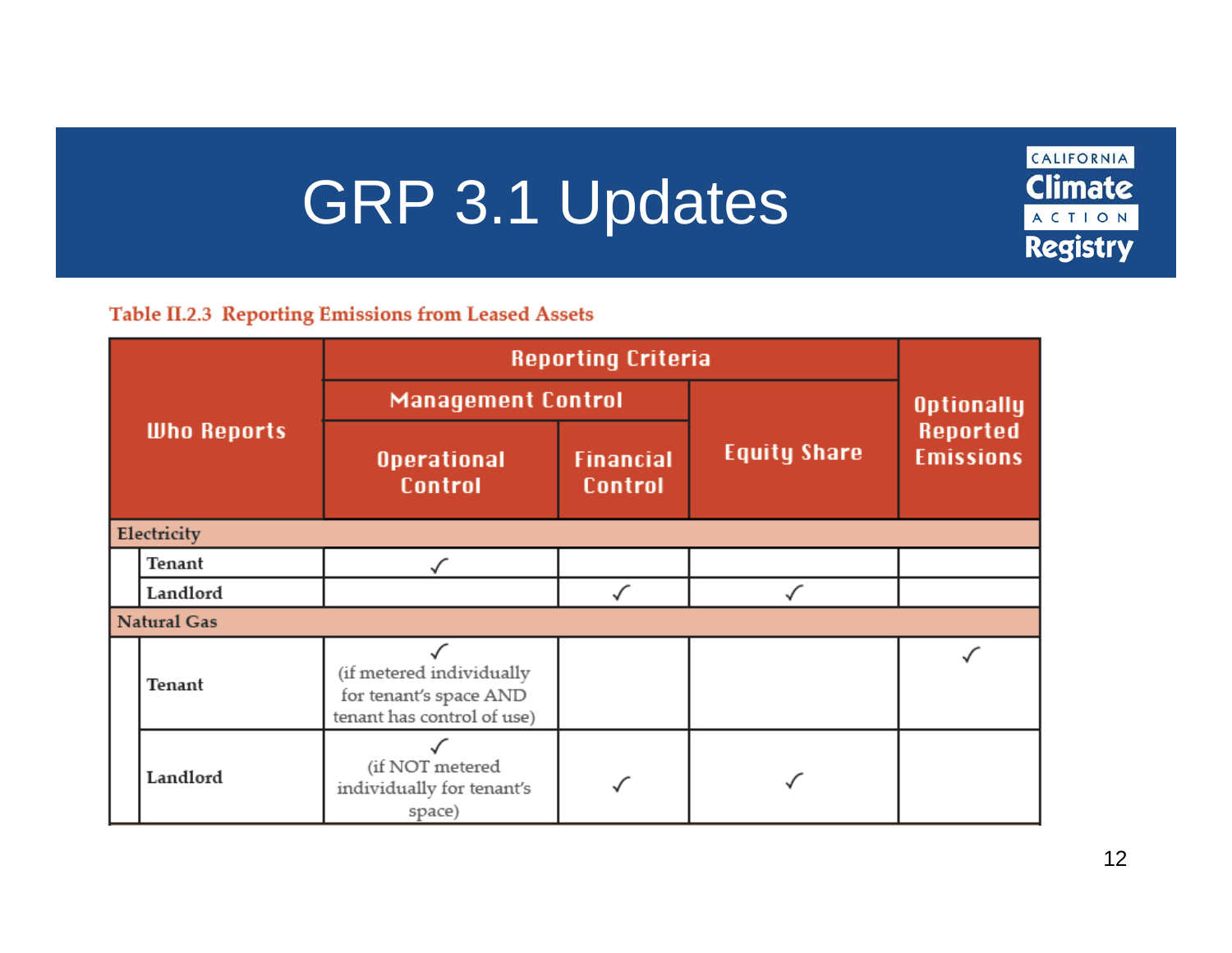## GRP 3.1 Updates - Baselines

- CALIFORNIA Climate Registry
- Establishing and Updating Baselines (II.4.3)
	- – Clarified conditions for updating baselines
		- Baselines should not be updated to accommodate changes in electricity emissions factors, such as:
			- Switching from eGRID to utility-specific
			- Changes in utility-specific factors between years
	- Clarified options for updating baselines
		- 1) Remove baseline year designation, report without a baseline
		- 2) Reset baseline to current year
		- 3) Update baseline and intervening years to reflect organizational changes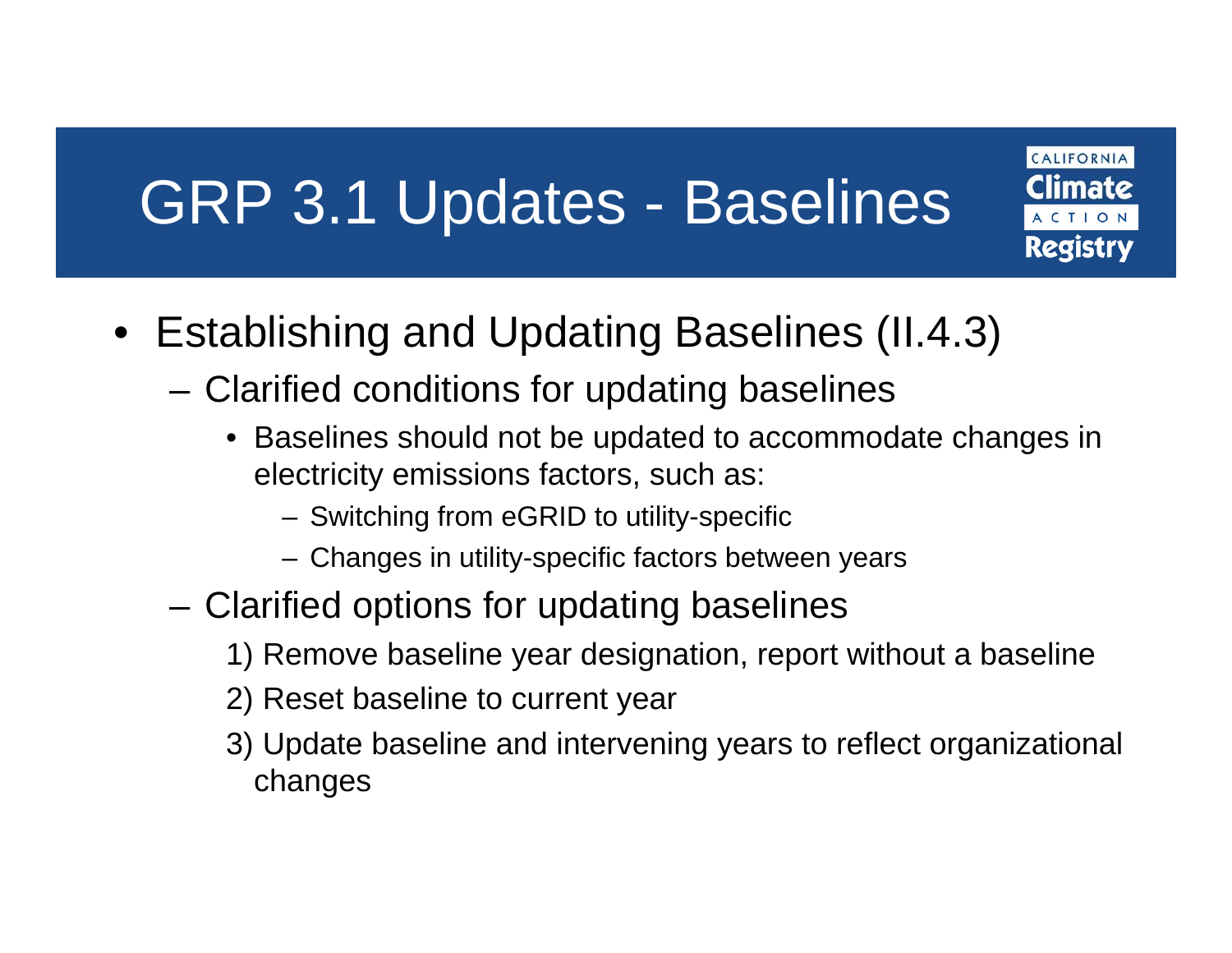## GRP 3.1 Updates – Emissions Factors

CALIFORNIA Climate Registry

- Updated eGRID Factors for  $\mathsf{CO}_{2}$ , CH<sub>2</sub>, and N<sub>2</sub>O (Table C.2)
- Updated Historical eGRID factors (Appendix E)
- Updated Guidance on Biofuels (III.7.4)
- Updated Mobile Emissions Factors (Tables C.4, C.5 and C.6)
- Updated Stationary Emissions Factors (Tables C.8 and C.9)
- **New methodologies and hierarchy for estimating emissions from electricity usage (III.6.2)**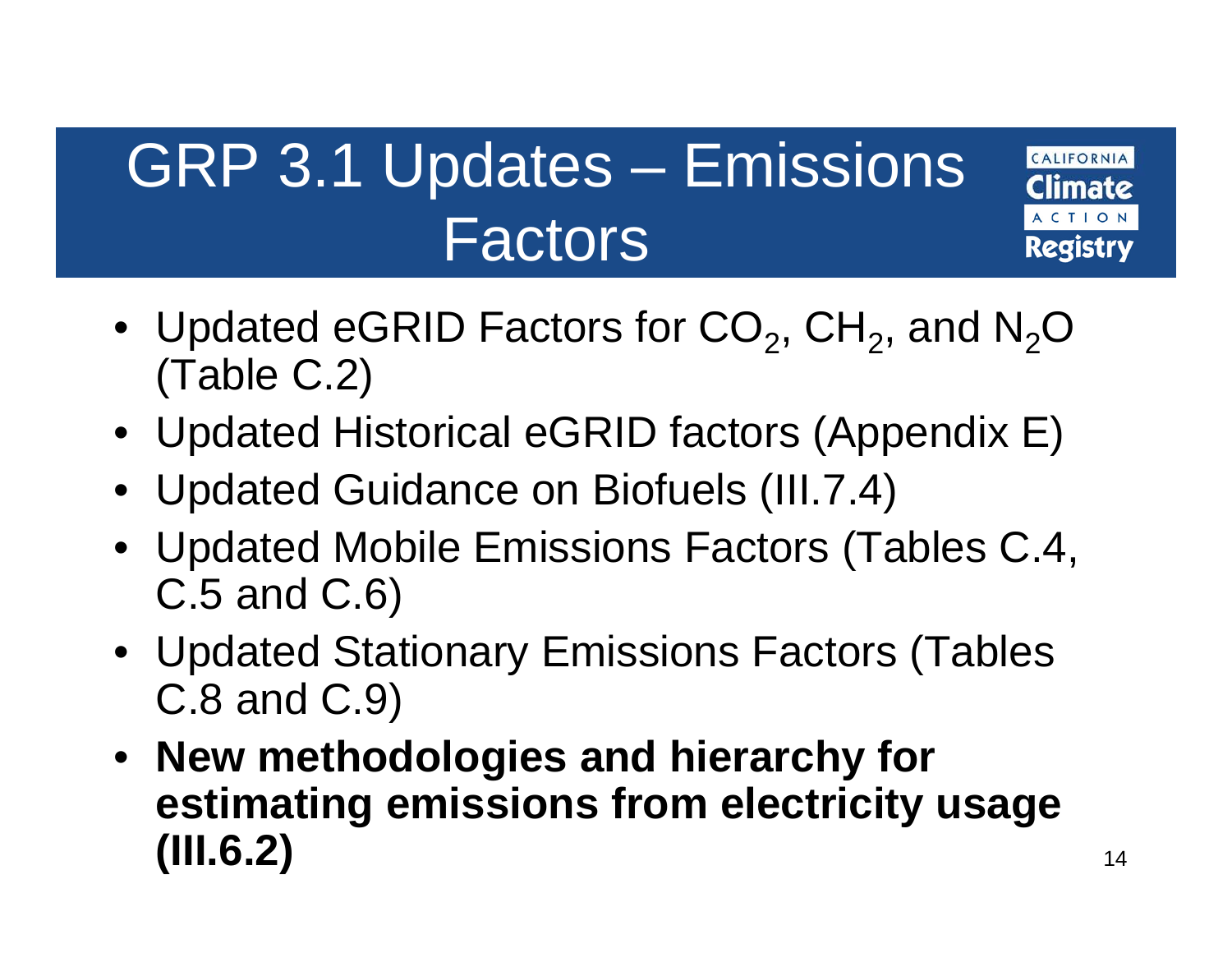## Hierarchy to Estimate Indirect Emissions: Electricity

1. Calculate emissions based on metered data

- 2. Estimate emissions with an energy audit
	- 3. Estimate emissions based on building's annual consumption
		- 4. Estimate emissions with a utility-specific average intensity factor and square footage 5. Use CBECS data (outside CA only)
- $\blacksquare$  *Member must disclose in public report that indirect emissions have been estimated*

CALIFORNIA :limate

Registry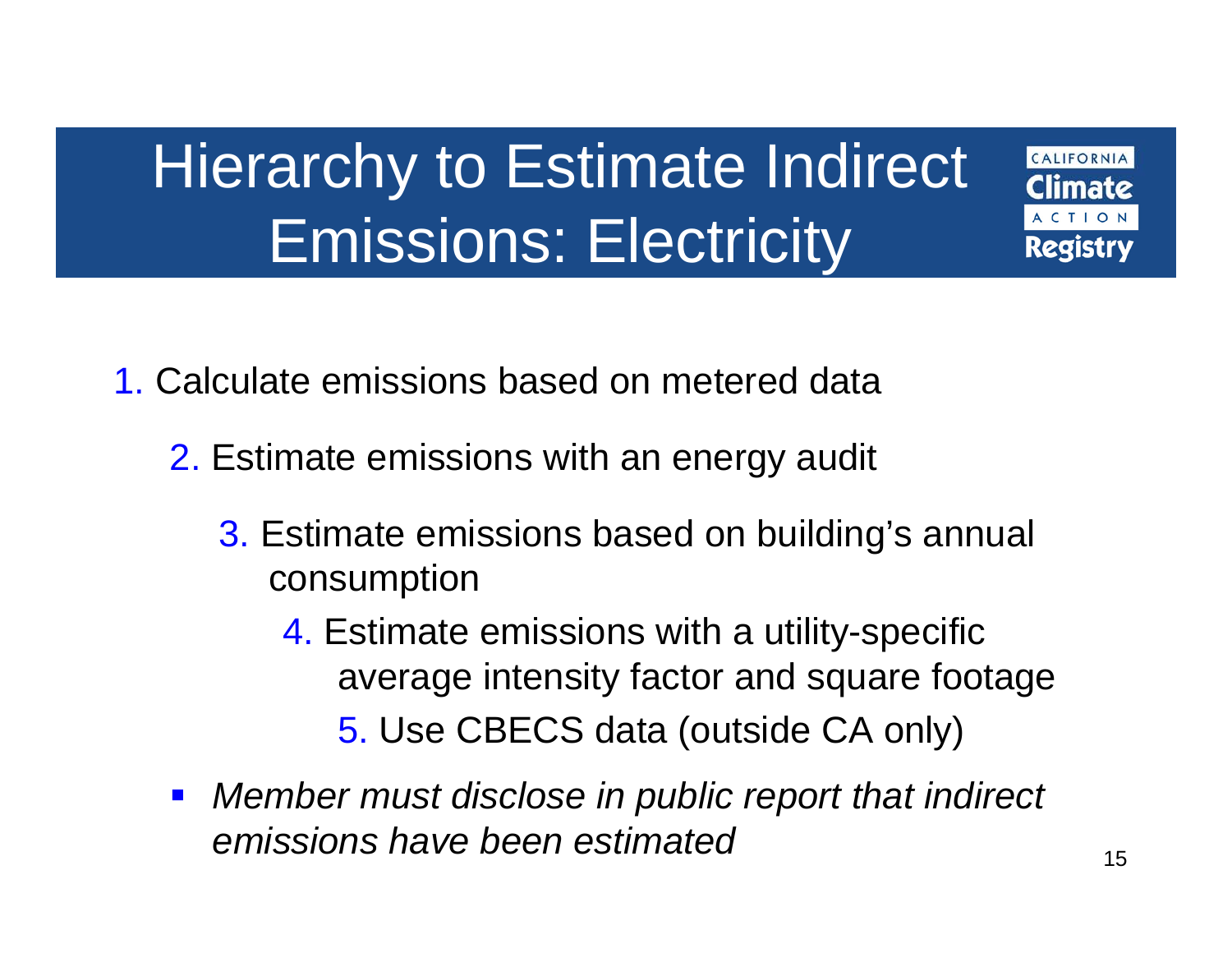## GRP 3.1 Updates – Fugitive Emissions

CALIFORNIA limate: Registry

- Updated loss rates for refrigeration and air conditioning equipment (Table III.11.3)
- Added guidance on emissions from fire suppression equipment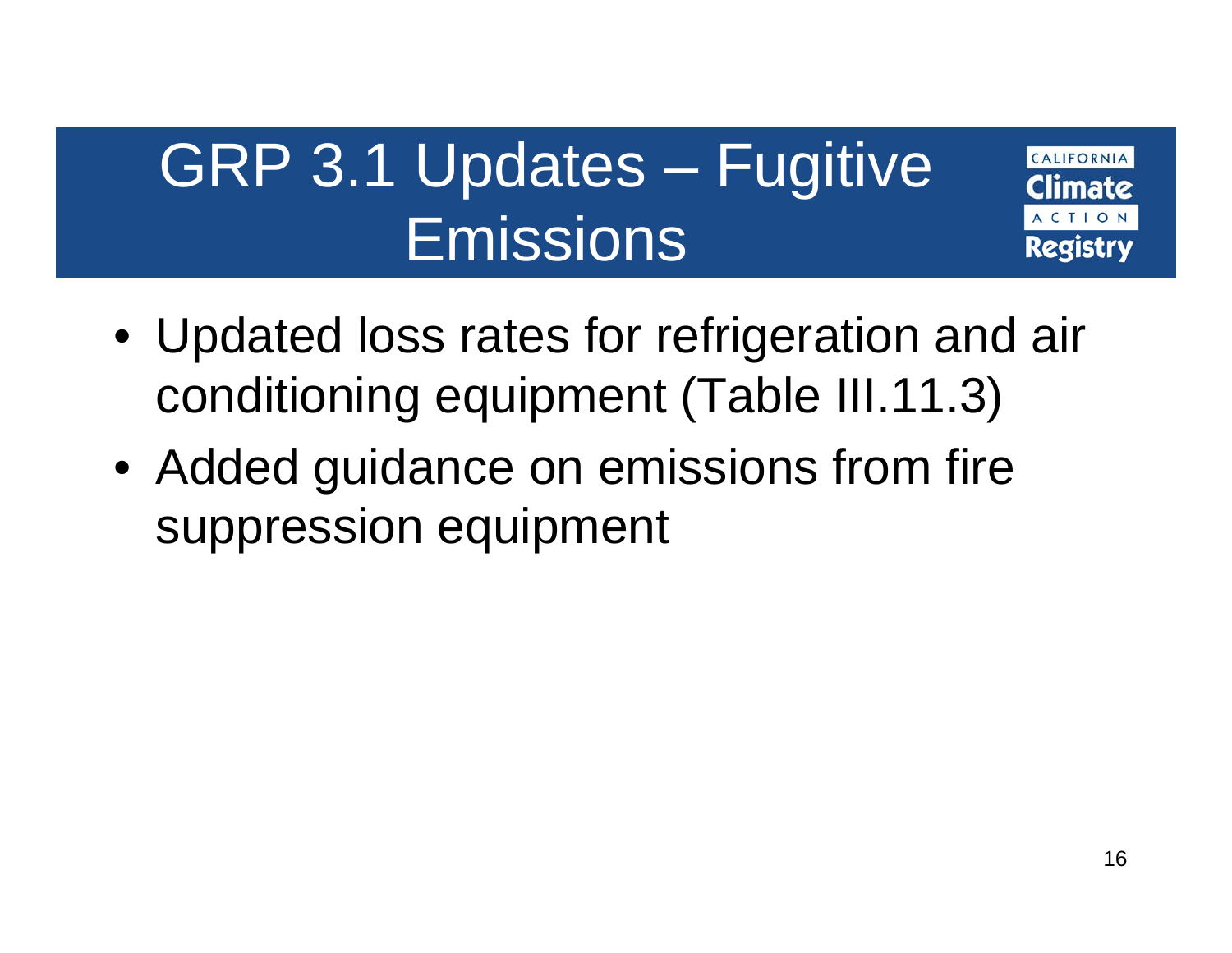## GRP/CARROT Updates

CALIFORNIA mate Registrv

- All Emissions Factors Updated in CARROT
- Updates from last year:
	- –Movement Report Required
	- –Disclosure of Reporting Boundaries Required
	- De-minimis emissions disclosed in CARROT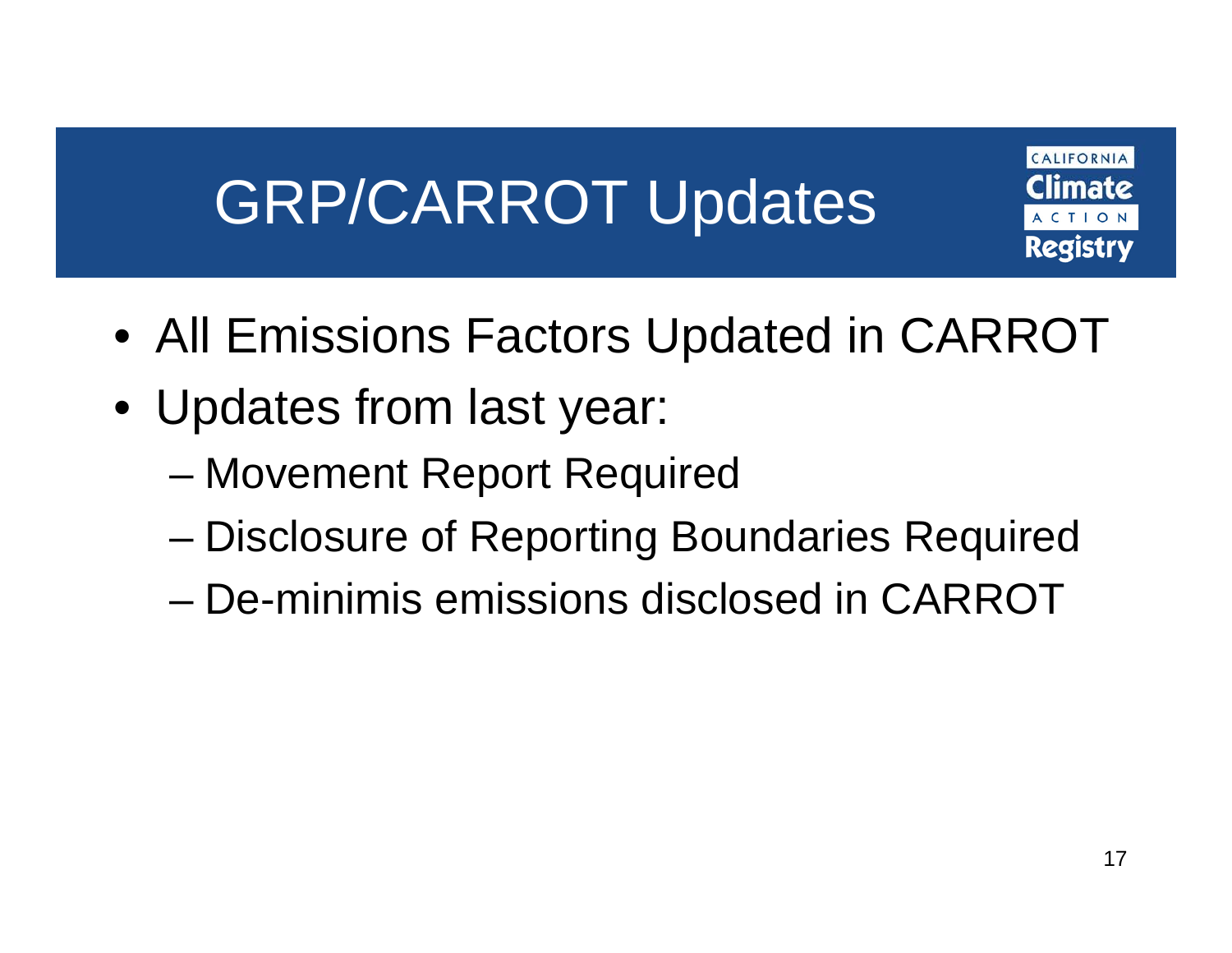## COI/State Oversight

```
CALIFORNIA
:limate
Registry
```
- Verification Body will submit COI form to CCAR, and verification will commence if COI is low or can be mitigated
- CCAR will share COI notifications (only) with ARB for entity emissions inventories
- ARB staff will contact you directly if they would like to oversee your verification
	- If so, please cooperate fully with them
	- Participants required to sign awareness of state oversight
	- The proposed NDA will be required if confidentiality is needed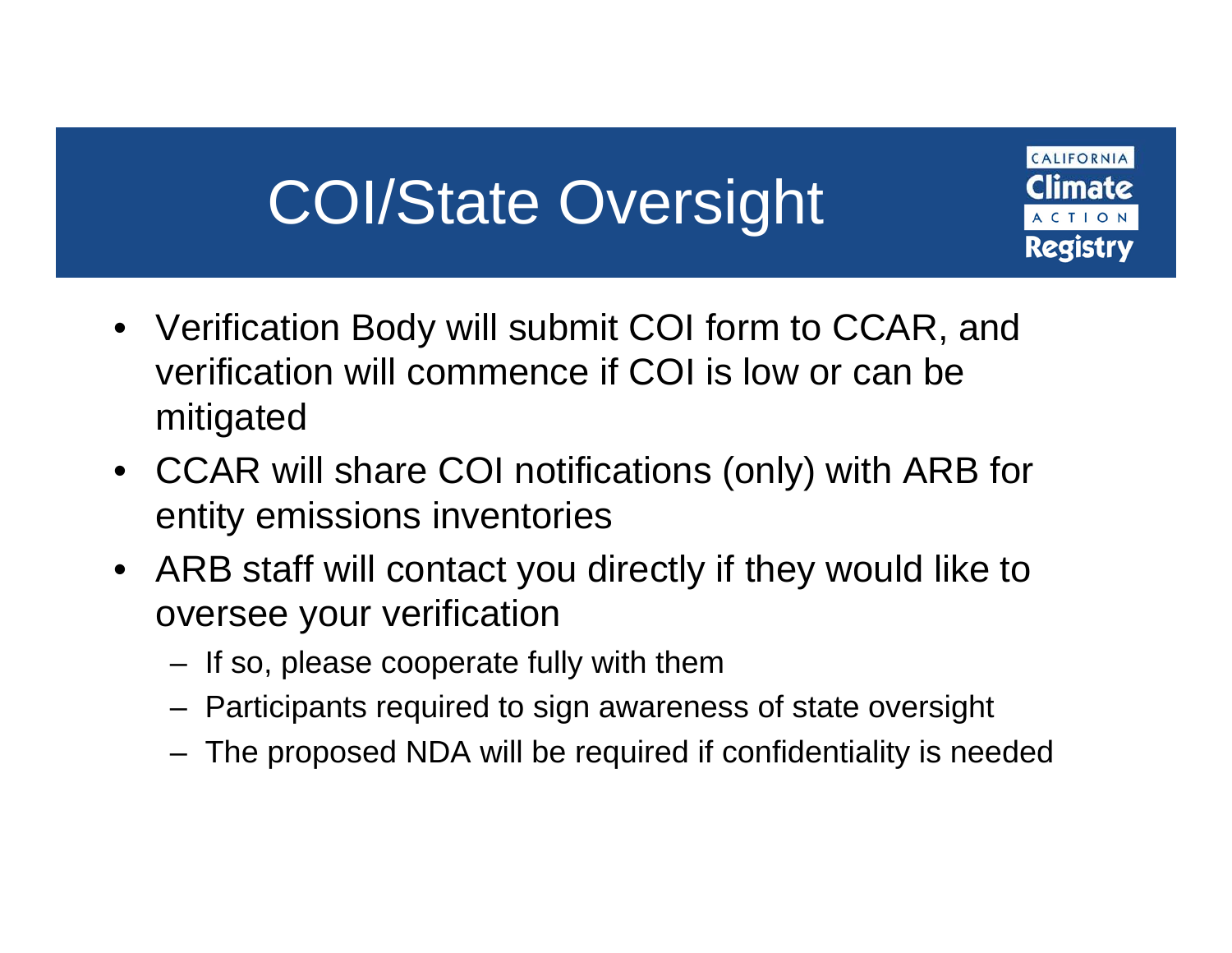

# Common Reporting Errors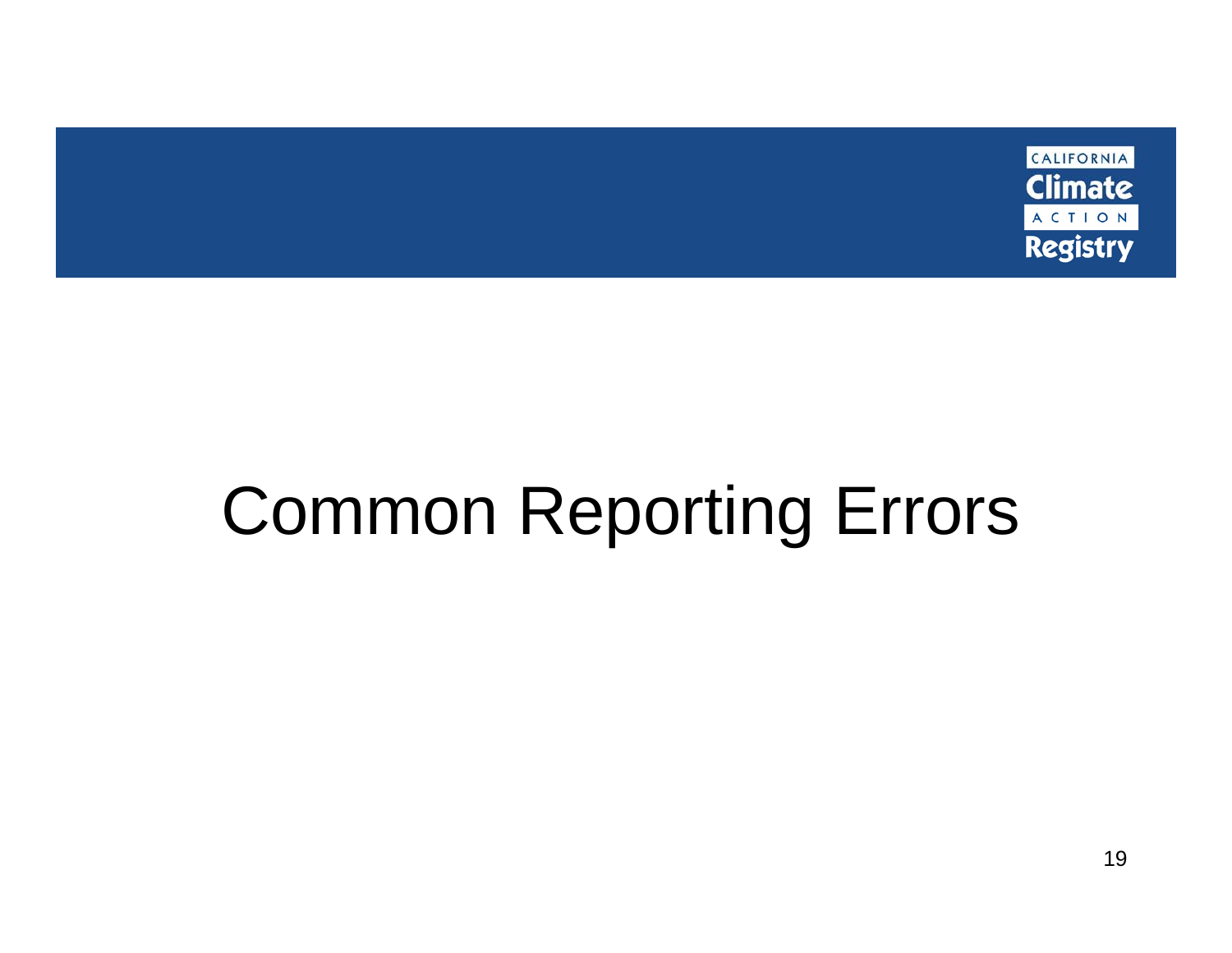## General Errors to Avoid

- $\bullet\,$  When non-CO $_2$  gases are reported:
	- Must be reported consistently for all facilities and applicable sources
	- Non-CO $_{\rm 2}$  gases should only be reported in optional section if they are Scope 3
	- –Report Non- $CO<sub>2</sub>$  gases into CARROT, not their pre-calculated CO2 equivalents.
		- CARROT will do the conversion
		- Seen most often with HFCs

CALIFORNIA

Registrv

mate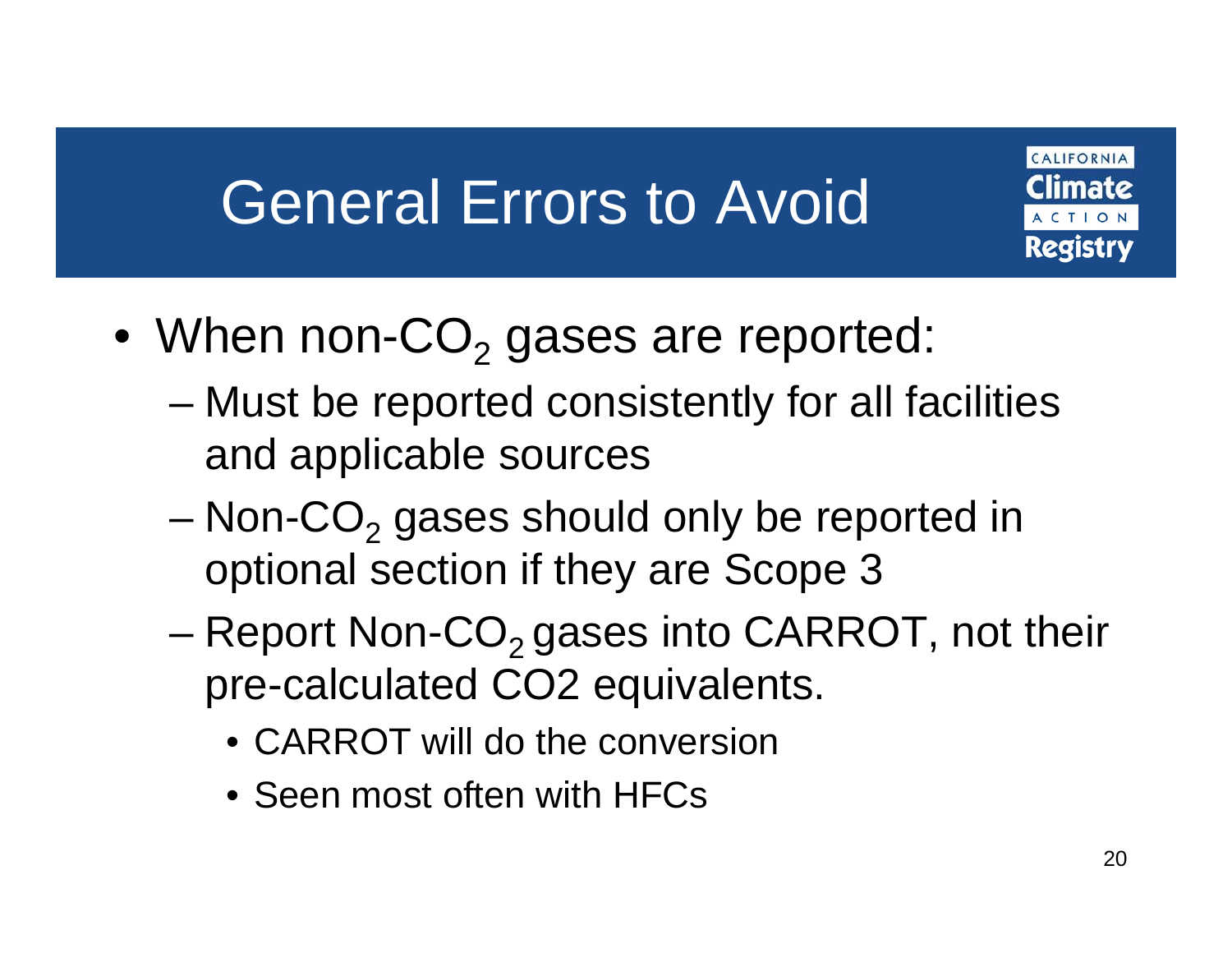## General Errors to Avoid

- When entering multiple gases from the same source (e.g.  $\mathsf{CO}_{2}$ ,  $\mathsf{CH}_{4}$  and  $\mathsf{N}_{2}\mathsf{O}$  for electricity usage) please make sure that fuel use or kilowatt-hour data match.
- Sources should be mostly consistent throughout the report and across multiple years

CALIFORNIA

Registrv

mate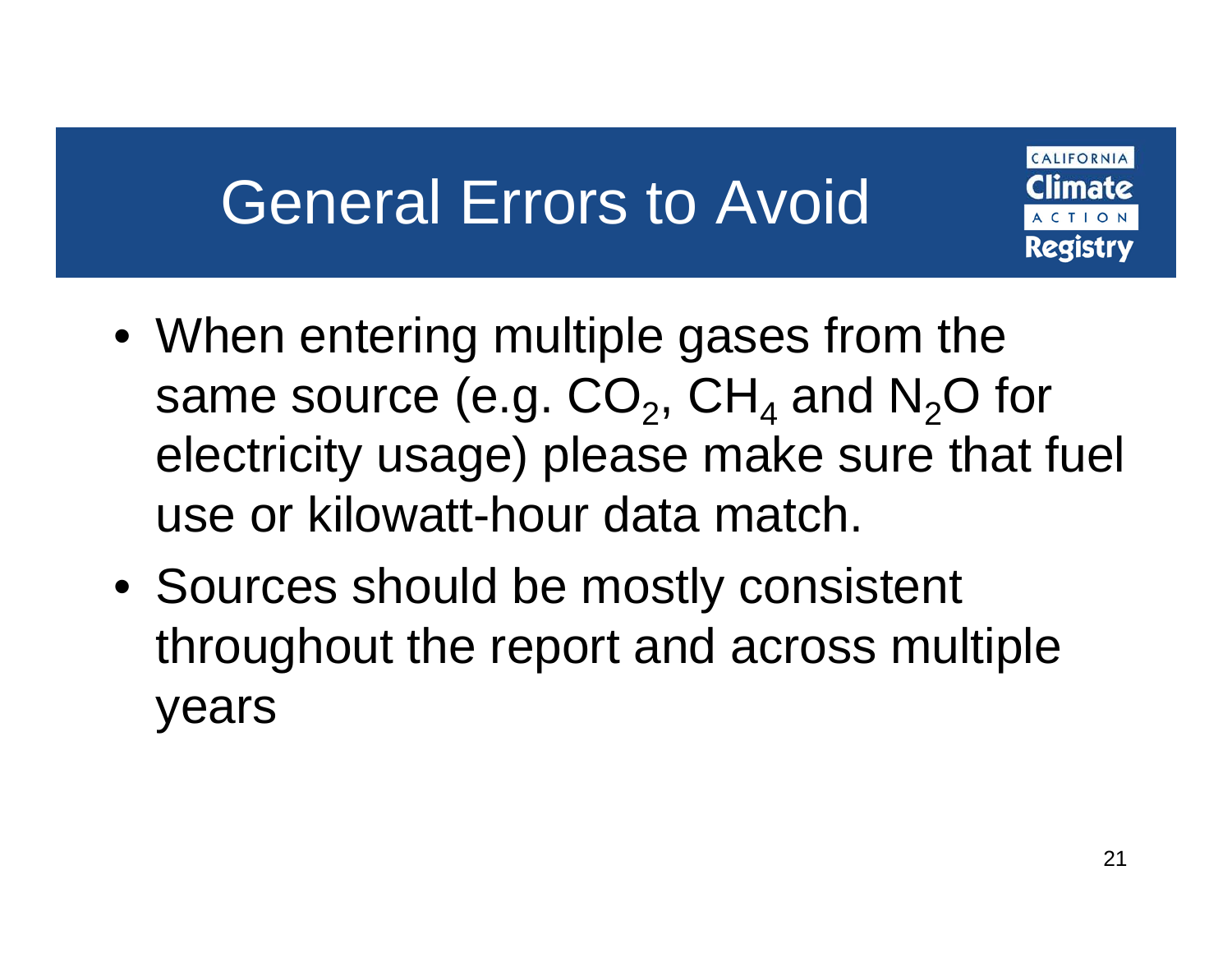## Estimation Disclosure Statement

CALIFORNIA limate Registry

- Members must publicly disclose when using estimated electricity usage
	- Only use approved methodologies for estimating electricity emissions
- This is done in the methodologies section under the Entity Information tab NOT under a facility's methodologies section
	- Use the Public Methodology Disclosure Statement for estimated electricity emissions
		- GRP 3.1 pg. 35, Section 111.6.2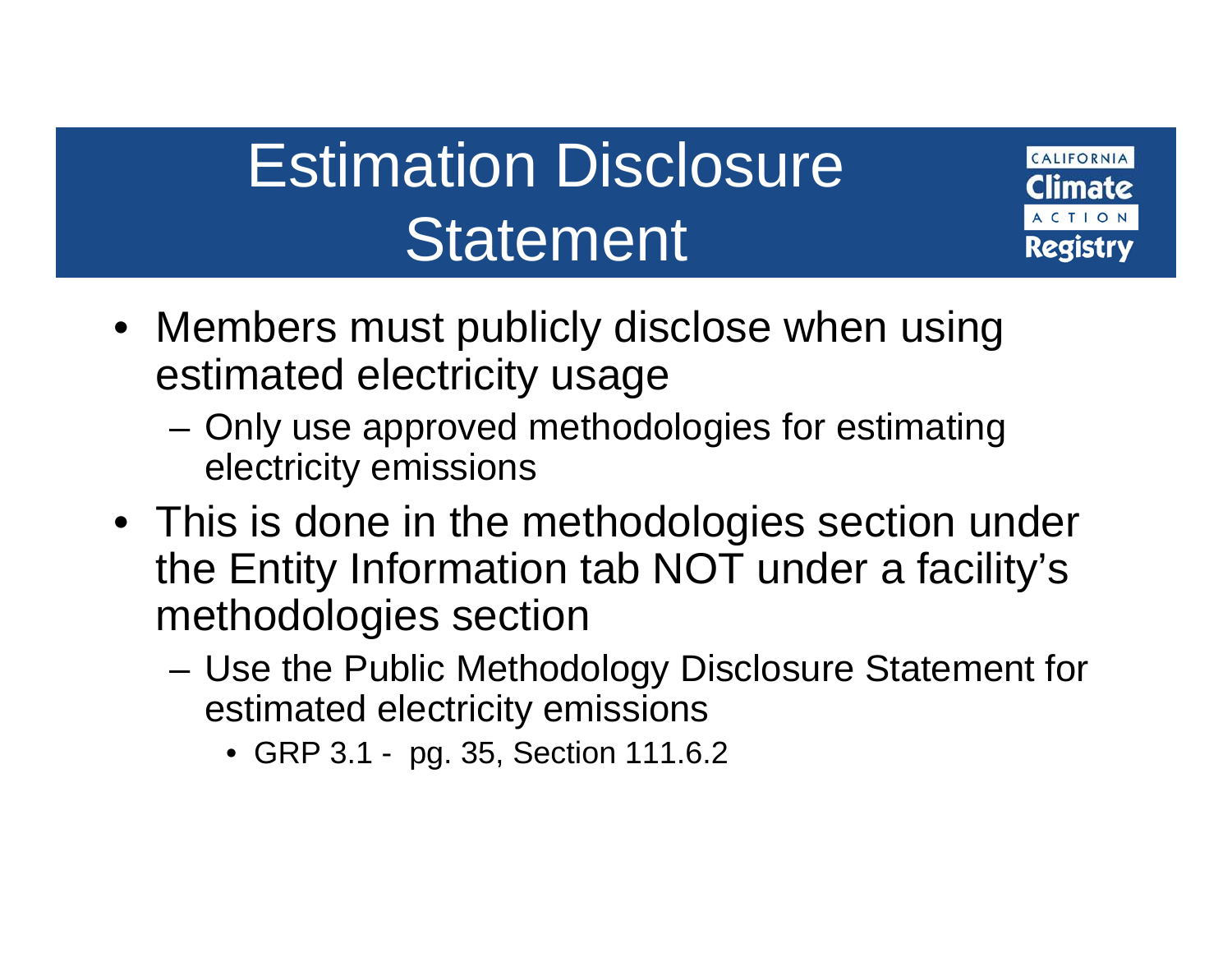## Estimation Disclosure Statement





Diange december the tune of overnisation that is venesting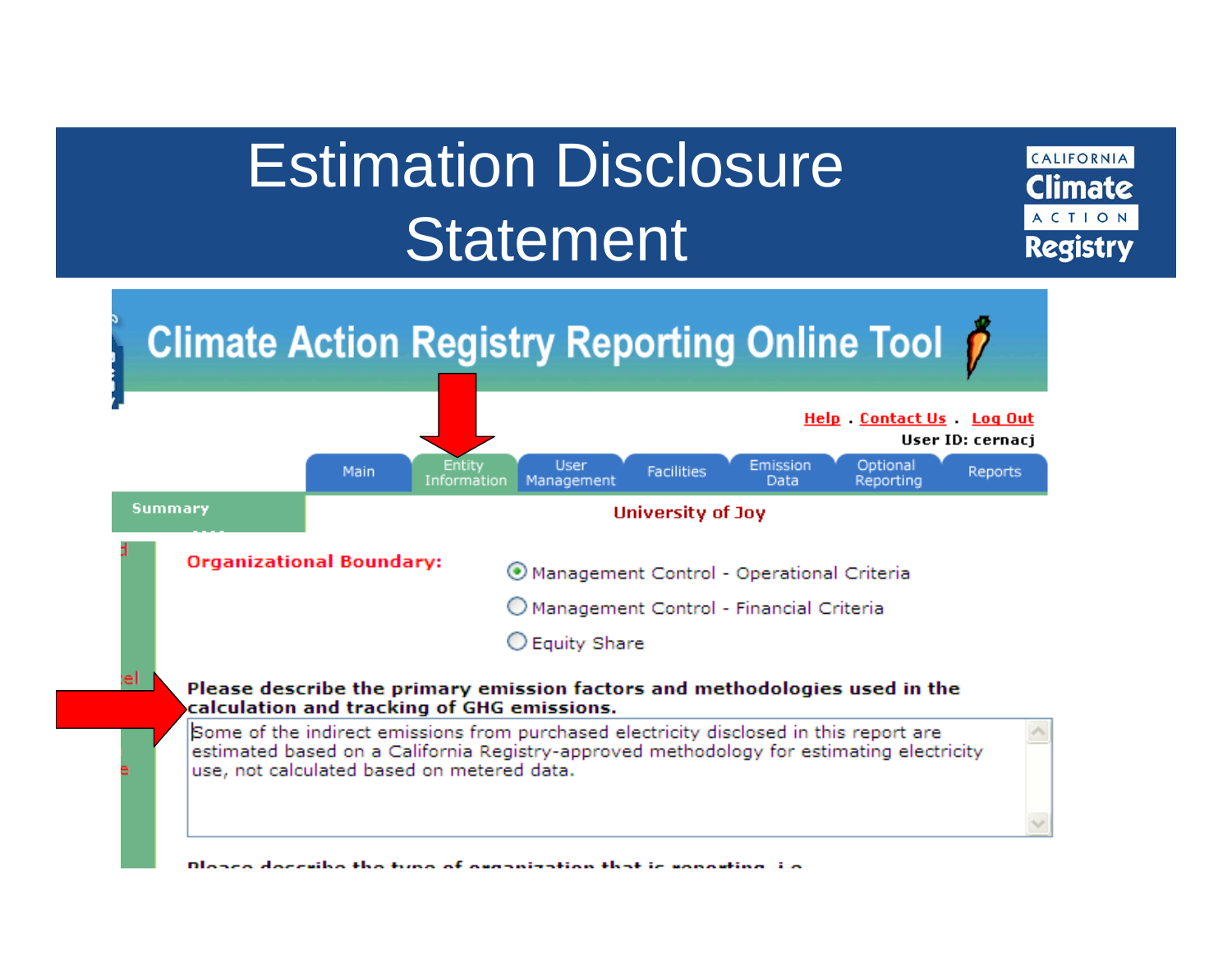## Entity Information Errors

CALIFORNIA mate

- Equity share reporters should identify the other equity share holders under the "organization structure disclosure" field
- Reporters cannot change organizational boundary after the first year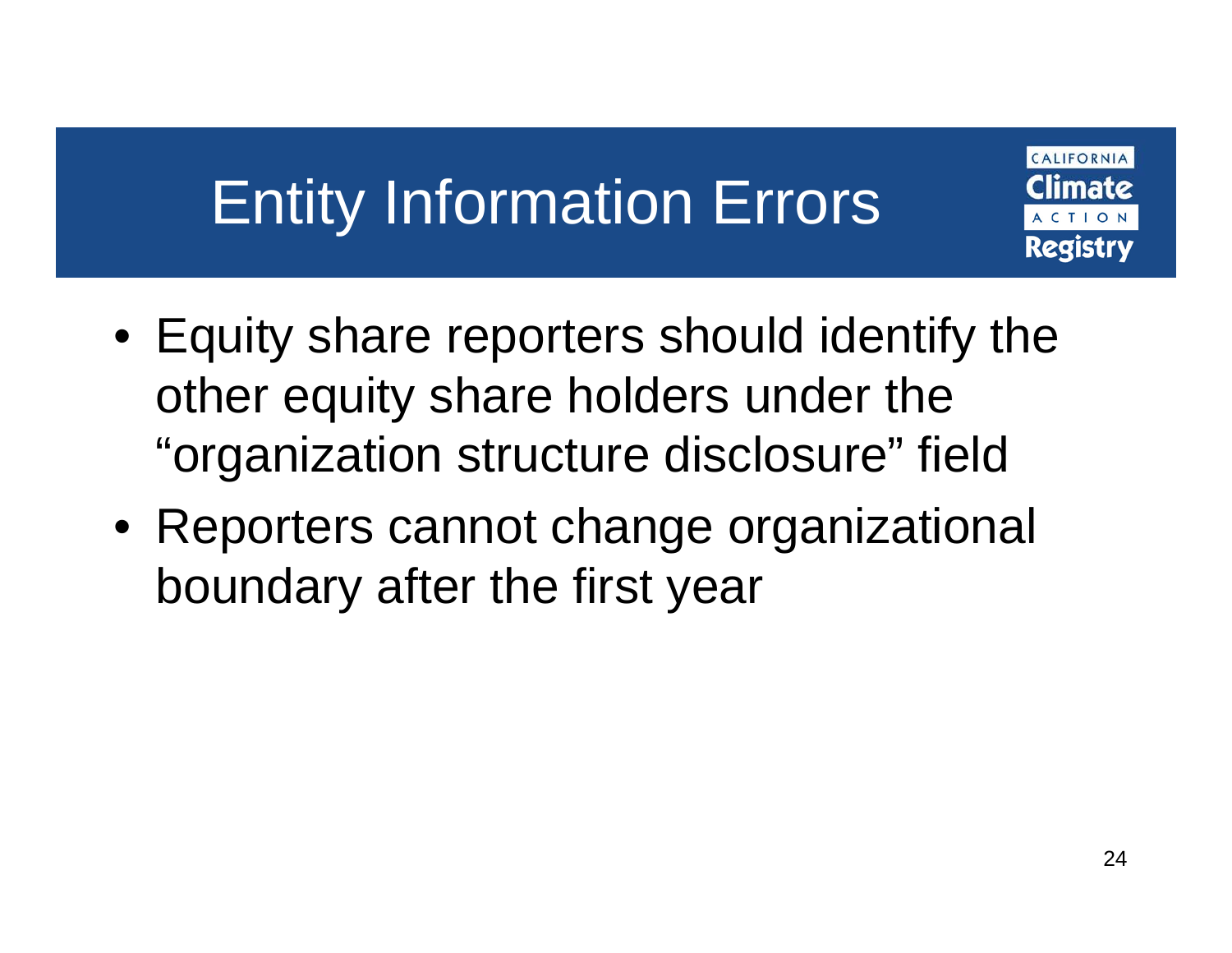# Entity Information

CALIFORNIA mate Registrv

- Baseline Years:
	- Should only be years that are publicly available
	- Hold off on submitting subsequent years until after the baseline has been submitted
	- – Must change or update baselines when direct or indirect emissions have changed by +/- 10% due to acquisition or divestiture (not organic growth or business fluctuation)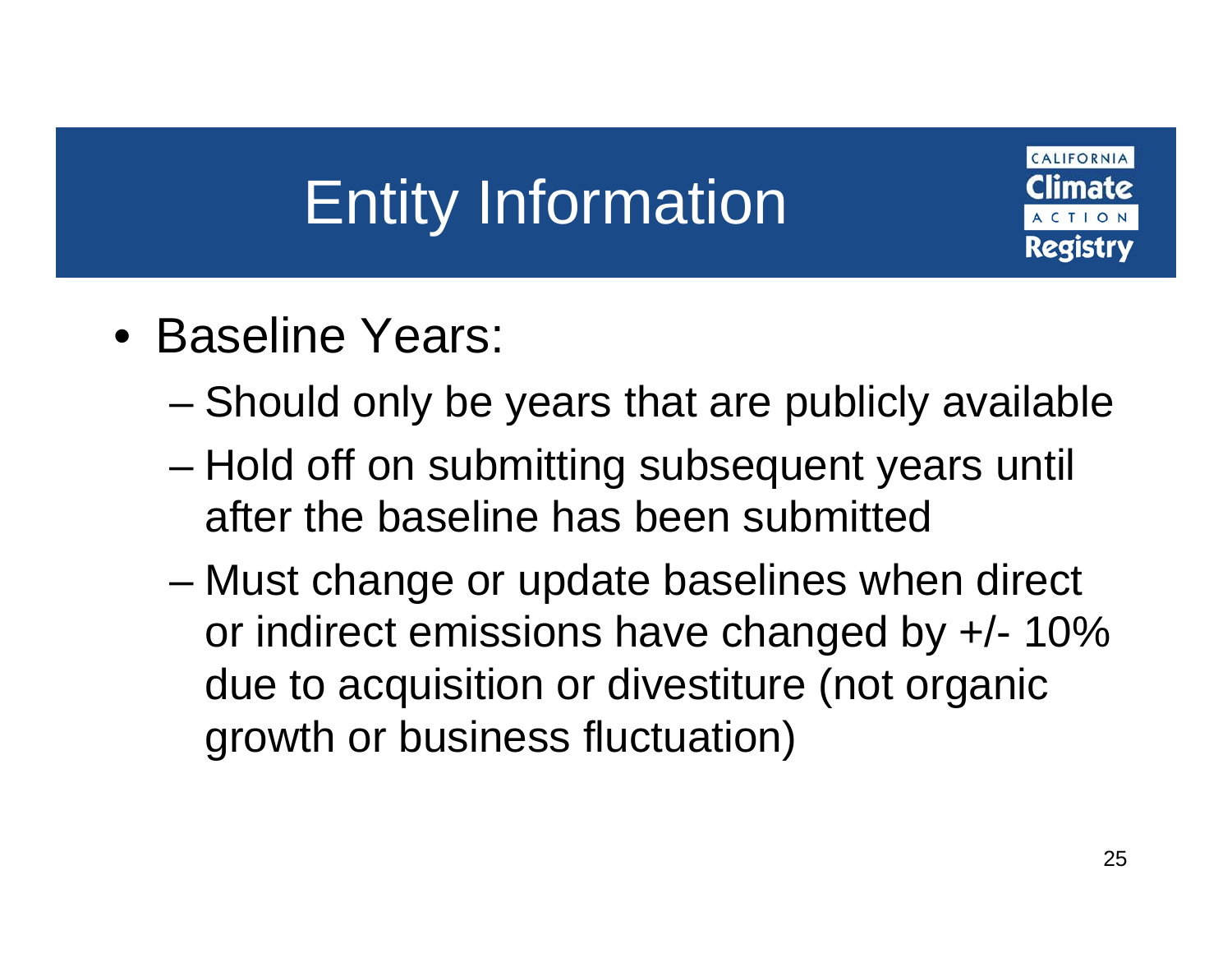## Movement Report

CALIFORNIA mate Registrv

• Required – complete so that your verifier and the Registry can understand any changes that have taken place in your organization's emissions from year to year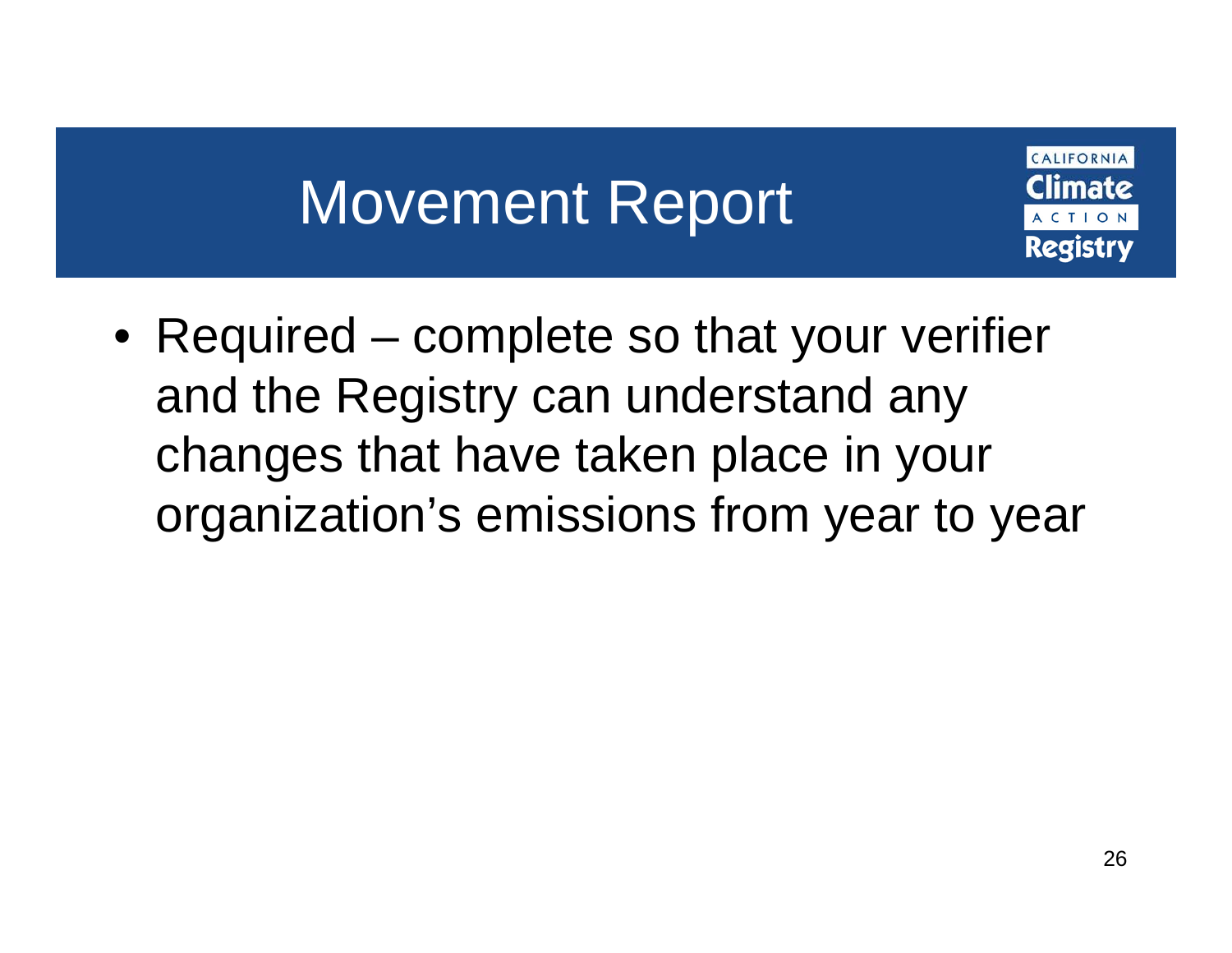## Movement Report

CALIFORNIA limate Registry

- Fill-out with relevant information after completing the inventory:
	- Identify significant changes since the previous report
		- +/- 10% at a source, facility or entity-wide
	- –Evaluate the changes, including the amount of  $CO<sub>2</sub>e$ affected.
	- Choose the appropriate factor(s) from the drop-down menu
	- Input the associated impact on  $CO<sub>2</sub>$ e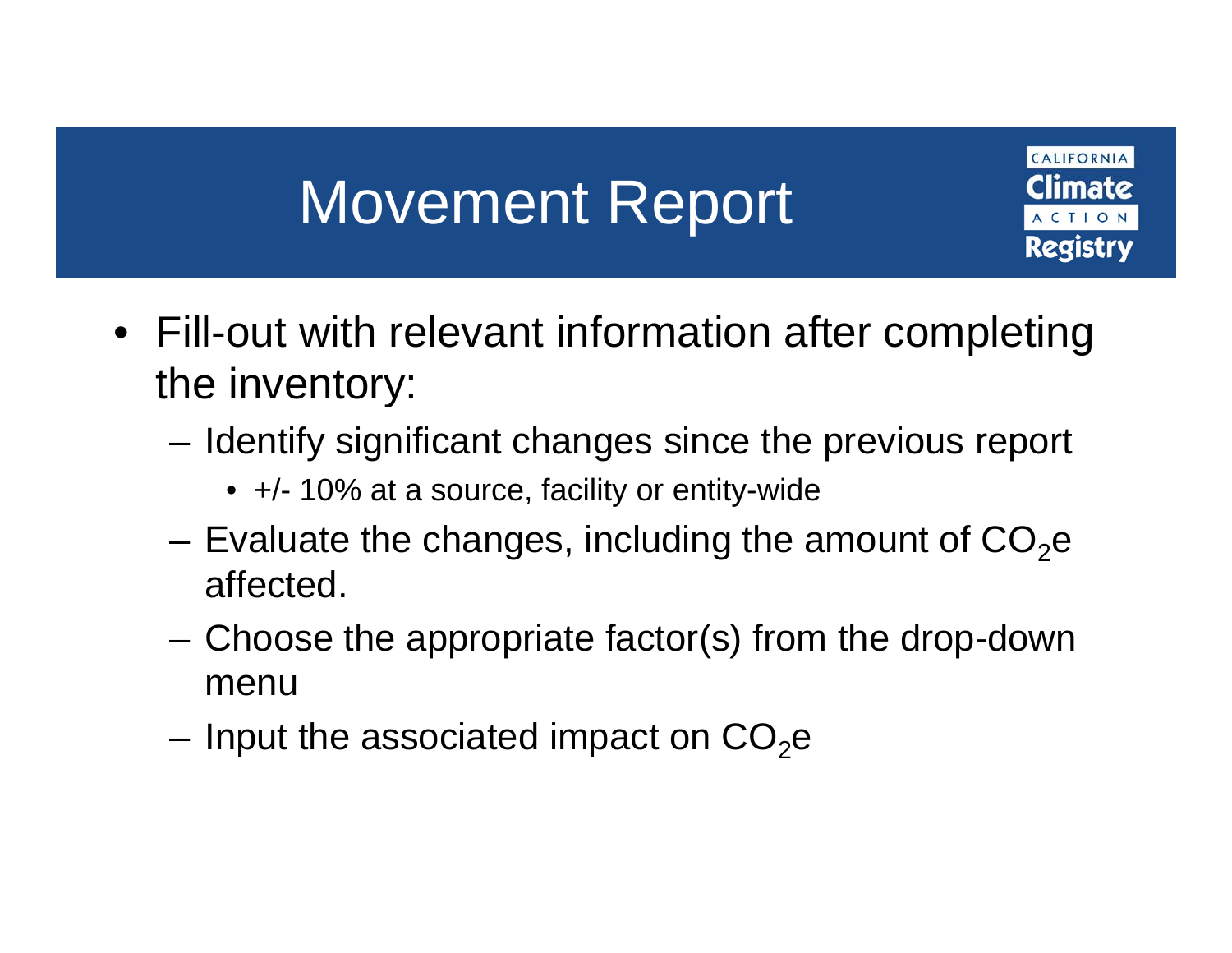## Movement Report

CALIFORNIA **Climate** ACTION Registry

|                                                                                                                                                                                                                                                                                                                                                                                         |                          | Entity<br>Main<br>Information                                                                                                                                                                             | User<br><b>Facilities</b><br>Management                                                                                                                                                                                      | Emission<br><b>Optional</b><br>Reporting<br>Data | Reports     |  |  |  |
|-----------------------------------------------------------------------------------------------------------------------------------------------------------------------------------------------------------------------------------------------------------------------------------------------------------------------------------------------------------------------------------------|--------------------------|-----------------------------------------------------------------------------------------------------------------------------------------------------------------------------------------------------------|------------------------------------------------------------------------------------------------------------------------------------------------------------------------------------------------------------------------------|--------------------------------------------------|-------------|--|--|--|
| <b>Summary</b>                                                                                                                                                                                                                                                                                                                                                                          |                          | <b>University of Joy</b>                                                                                                                                                                                  |                                                                                                                                                                                                                              |                                                  |             |  |  |  |
| Year:                                                                                                                                                                                                                                                                                                                                                                                   | 2008                     |                                                                                                                                                                                                           |                                                                                                                                                                                                                              |                                                  |             |  |  |  |
| <b>Entity Status:</b>                                                                                                                                                                                                                                                                                                                                                                   | Initiated                | <b>Movement Report</b>                                                                                                                                                                                    |                                                                                                                                                                                                                              |                                                  |             |  |  |  |
| Scope:                                                                                                                                                                                                                                                                                                                                                                                  | CA, US, and<br>Worldwide | $\blacksquare$ Please list the main factors that influenced the Enity emissions performance (such as<br>acquisition, divestiture, outsourced activities, insourced activities, changes in production, and |                                                                                                                                                                                                                              |                                                  |             |  |  |  |
| Level:                                                                                                                                                                                                                                                                                                                                                                                  | Facility                 | changed calculation methodology, etc) during the reporting year. To add a new factor, please click<br>the 'Add Factor' button below.                                                                      |                                                                                                                                                                                                                              |                                                  |             |  |  |  |
| <b>Revision Number:</b><br>006                                                                                                                                                                                                                                                                                                                                                          |                          |                                                                                                                                                                                                           |                                                                                                                                                                                                                              |                                                  |             |  |  |  |
|                                                                                                                                                                                                                                                                                                                                                                                         |                          | Factor                                                                                                                                                                                                    | <b>Details</b>                                                                                                                                                                                                               | <b>CO2e Amount</b>                               | <b>Unit</b> |  |  |  |
| $\bullet$ Main<br>$\blacktriangleright$ Entity Information<br><b>Entity Information</b><br>▶ Entity Info (Continued)<br>• User Management<br><b>Facilities</b><br><b>Emissions Data</b><br><b>Entity Emissions Summary</b><br><b>Facility Emissions Summary</b><br><b>Facility Emissions Detail</b><br>• Optional Reporting<br><b>Emission Performance</b><br><b>Emission Documents</b> |                          | Acquisition 国 <b>×</b>                                                                                                                                                                                    | University of Joy acquired an<br>existing facility in April of 2008<br>for its new housing complex.<br>All emissions created by the<br>facility for the entire year of<br>2008 have been included.<br>within this inventory. | 3,000                                            | metric ton. |  |  |  |
|                                                                                                                                                                                                                                                                                                                                                                                         |                          | Increase in Production 国义                                                                                                                                                                                 | The larger student<br>accommodation created by the<br>new housing complex has<br>increased enrollment this year.                                                                                                             | 5,000                                            | metric ton  |  |  |  |
| <b>Reports</b>                                                                                                                                                                                                                                                                                                                                                                          |                          | <b>Add Factor</b>                                                                                                                                                                                         |                                                                                                                                                                                                                              |                                                  |             |  |  |  |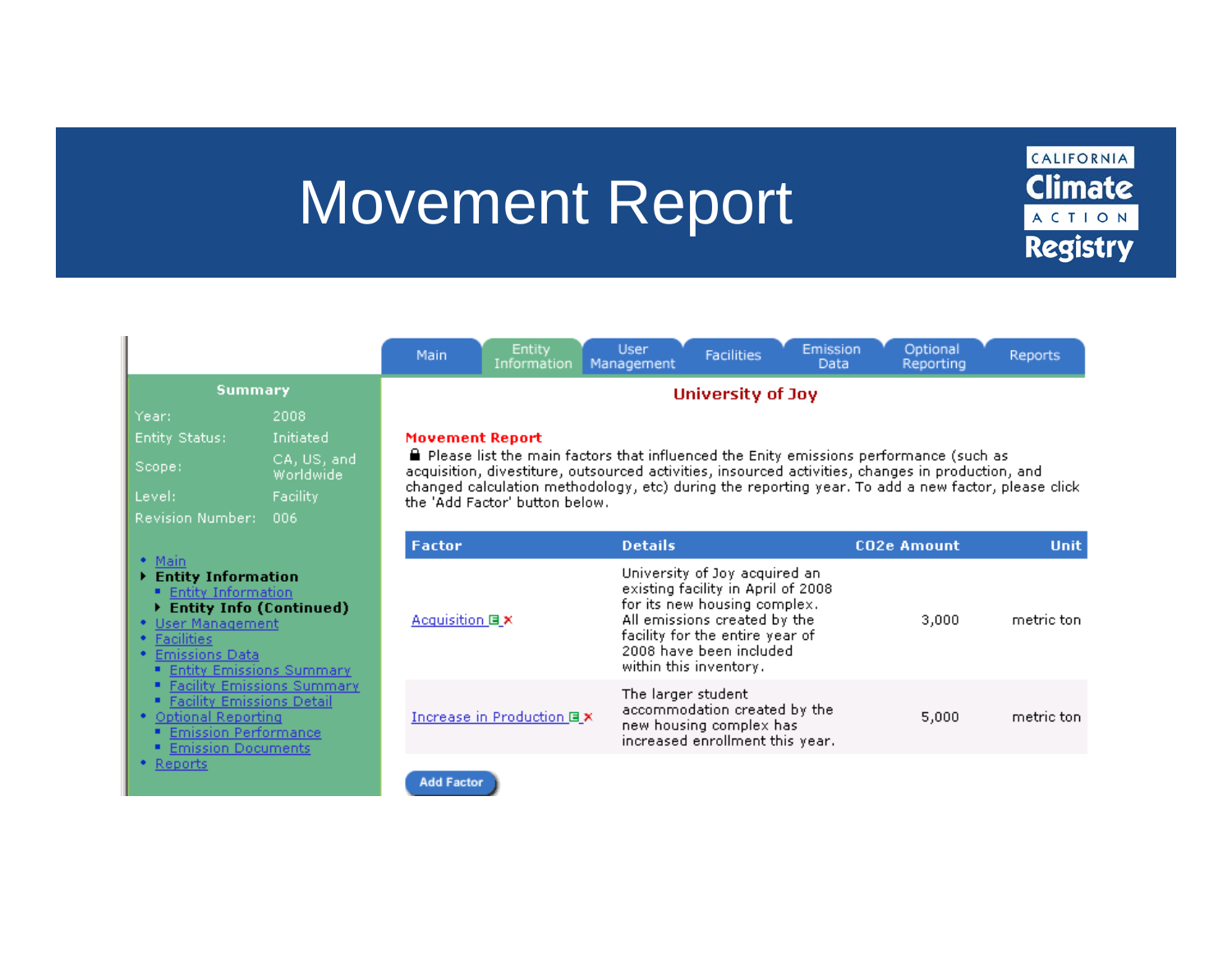## Natural Gas

CALIFORNIA limate Registry

Reports should not contain estimated stationary combustion from natural gas:

- –Often seen in reports for leased space
- – Only include if natural gas is separately metered
	- Shared meter: do not report emissions as significant
- Estimated natural gas emissions may be optionally reported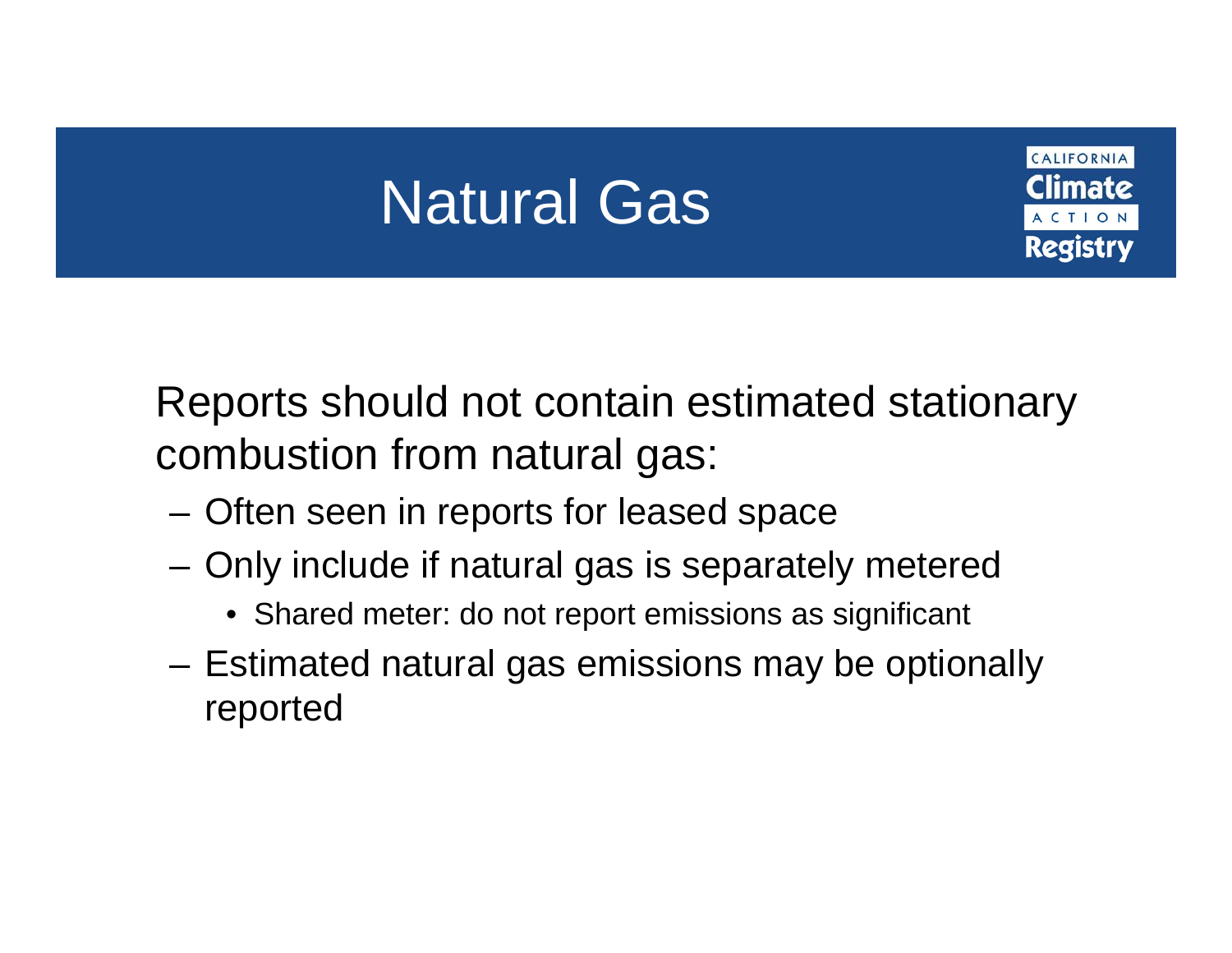# Fugitive Refrigerant Emissions

CALIFORNIA :limate Registrv

- Refrigerant blends should be split into their constituent fugitives and reported as such –Not pre-calculated and reported as  $\mathrm{CO}_2\mathrm{e}$
- Example: R404A should be reported as HFC-125 44%, HFC-134a 4% and HFC-143a 52%
- Composition of Refrigerant Blends Table III.11.2 on pg. 63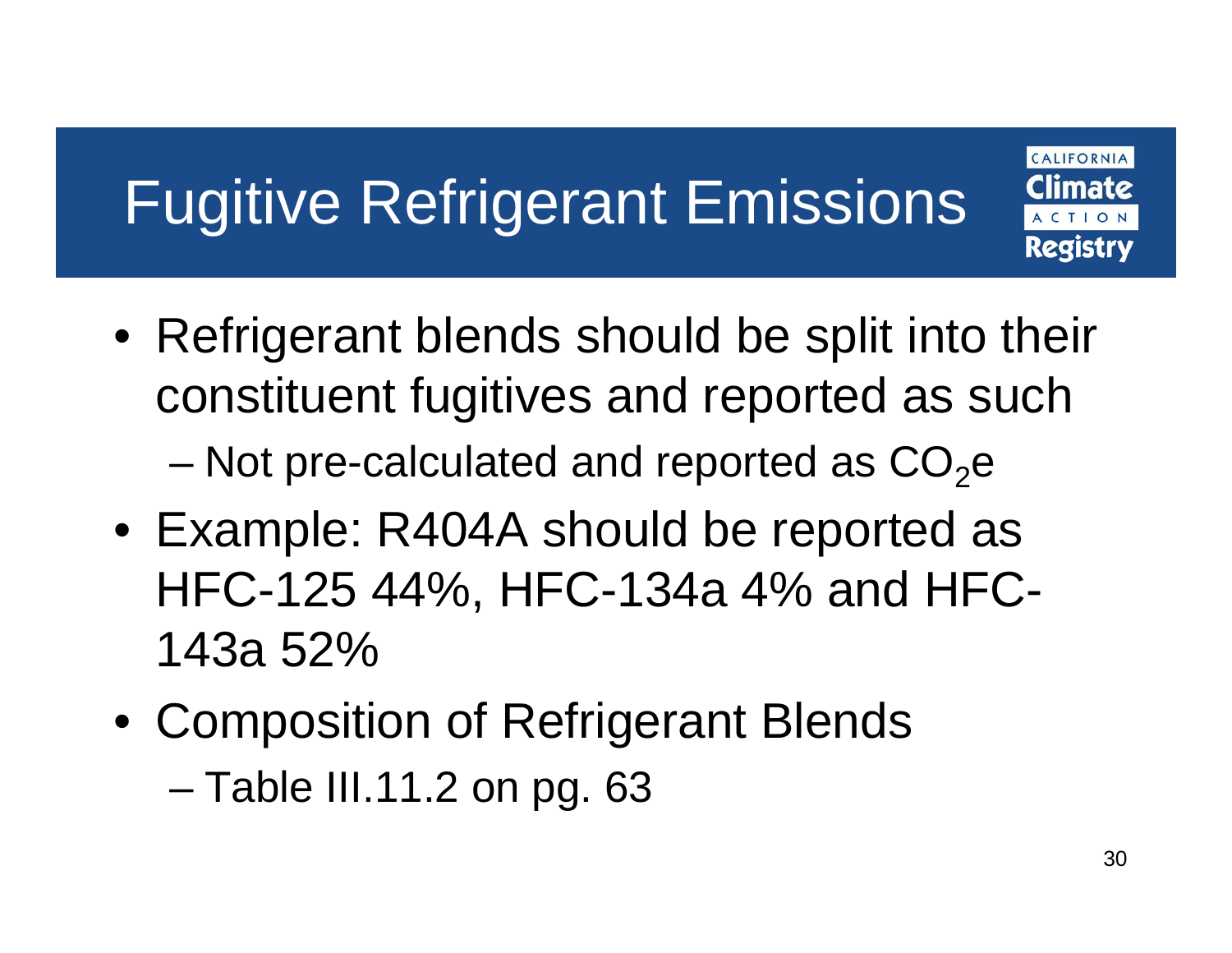## Fugitives and Process Emissions

CALIFORNIA imate Registry

- Oil and Gas Reporters should use the guidance available in all of the following:
	- **CCAR Oil & Gas Discussion paper**
		- Tools > Protocols > Protocols in Progress > Natural Gas T&D
	- –**CCAR Natural Gas T&D Protocol** - coming soon!
	- **ARB Guidance** www.arb.ca.gov/cc/reporting/ghgrep/ghg-rep-guid/ghg-rep-guid.htm
	- **API Compendium** - <u>http://ghg.api.org</u>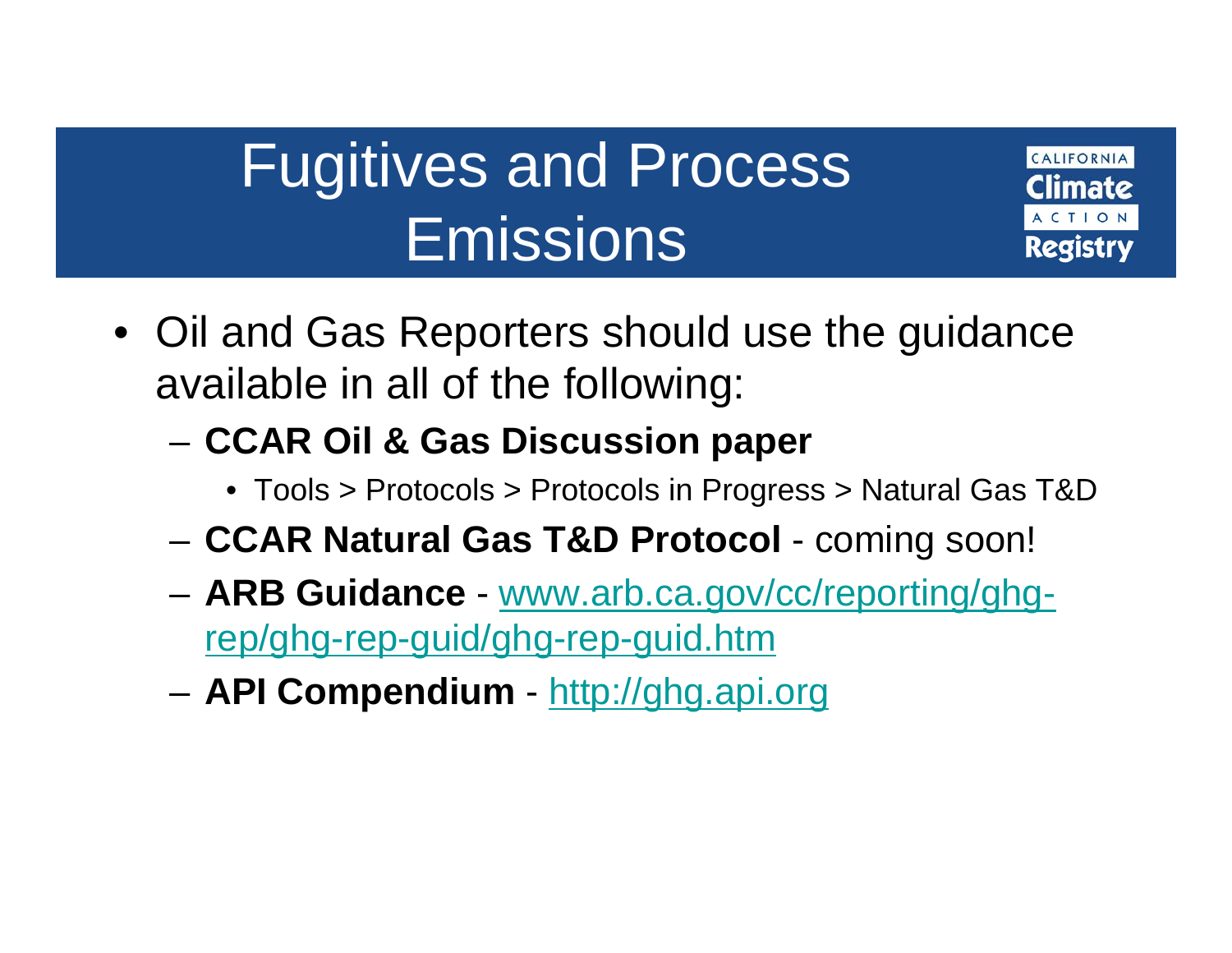## De Minimis Emissions

- Must be reported into CARROT and marked de minimis
- Recalculated every four years if no significant change in operations
- Should decrease the number of sources marked de minimis over time, not increase
	- –Common exception: reporting all 6 gases in 4<sup>th</sup> year

CALIFORNIA

Registrv

mate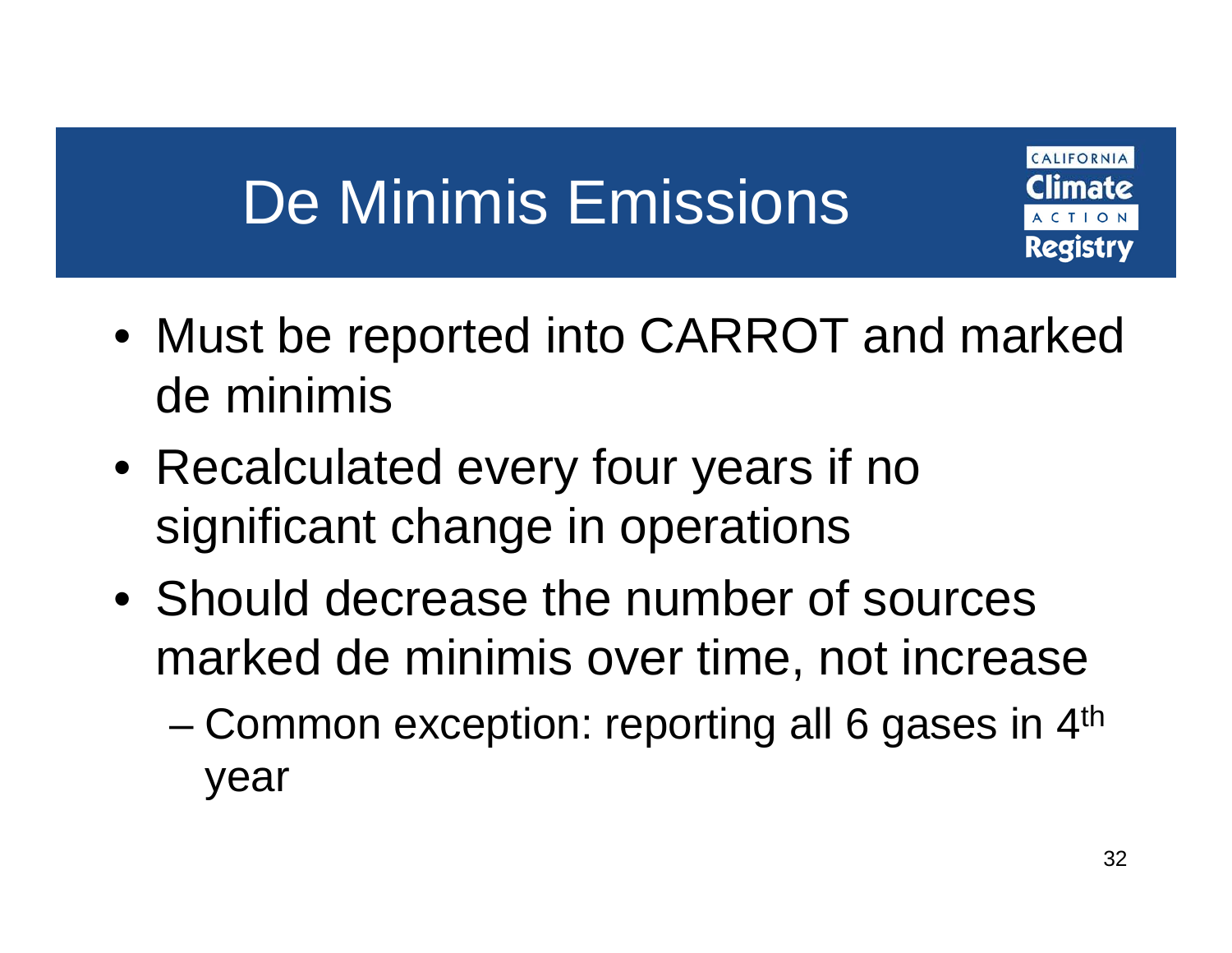## Power/Utility Reporters

CALIFORNIA :limate Registry

- New Power Utility Protocol Version 1.1 & New EY2008 PUP Report –
	- Tools > Protocols > Industry Specific Protocols > Power/Utility
	- no policy changes to PUP, only technical
- Thoroughly read the PUP Report Instructions tab
- Please note that geothermal emissions are not included in any of the Emissions Efficiency Metrics, as they are process emissions and not stationary combustion
- Attach PUP Report to CARROT report
	- Set to public, not private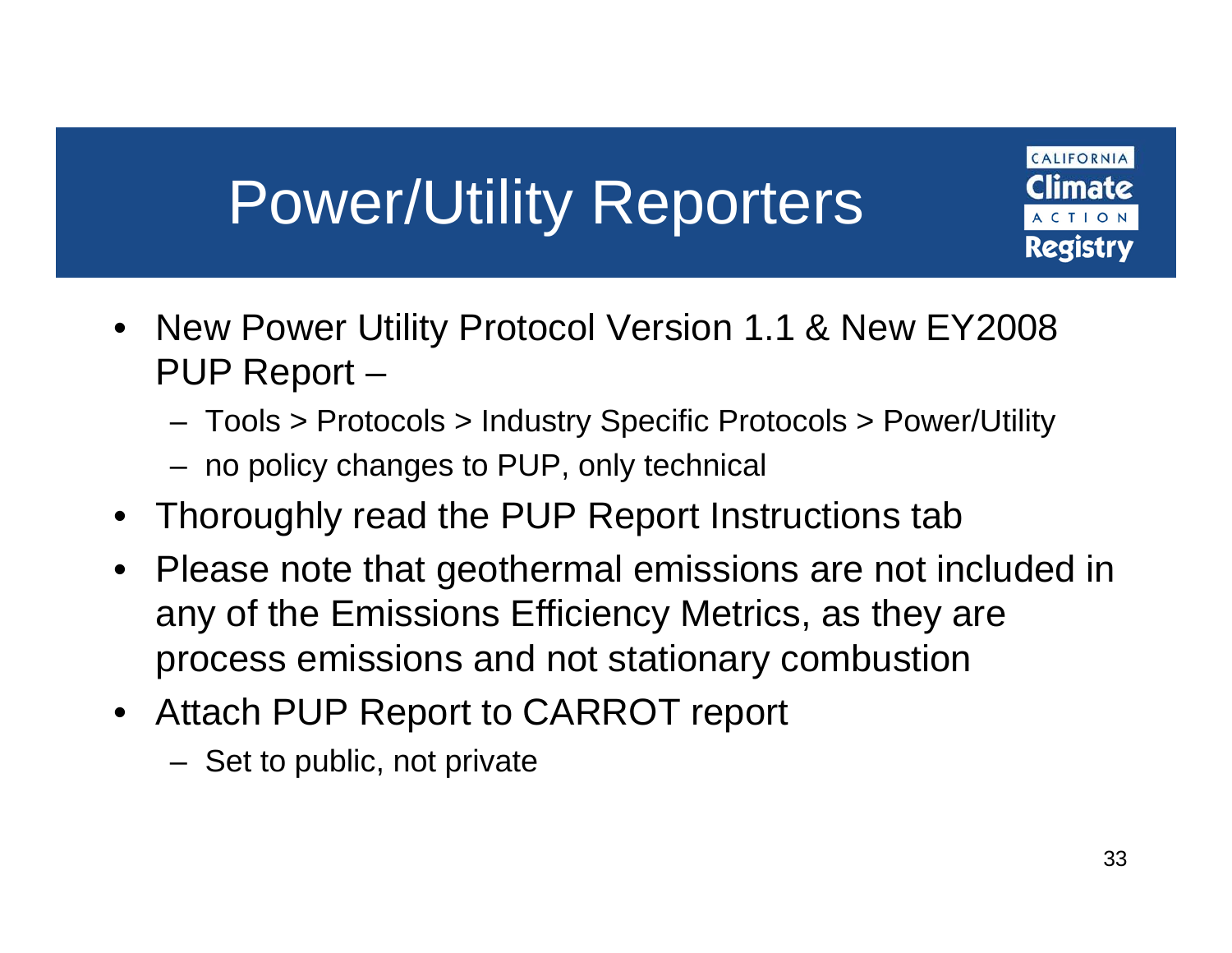## Other Tips – Source Names

CALIFORNIA mate Registry

- Entering meaningful source names aids in data entry, verification and can speed up review of the report
- Assures all gases associated with a source are reported and can be cross-referenced
- Naming sources in a transparent manner enables us to ensure consistent reporting over time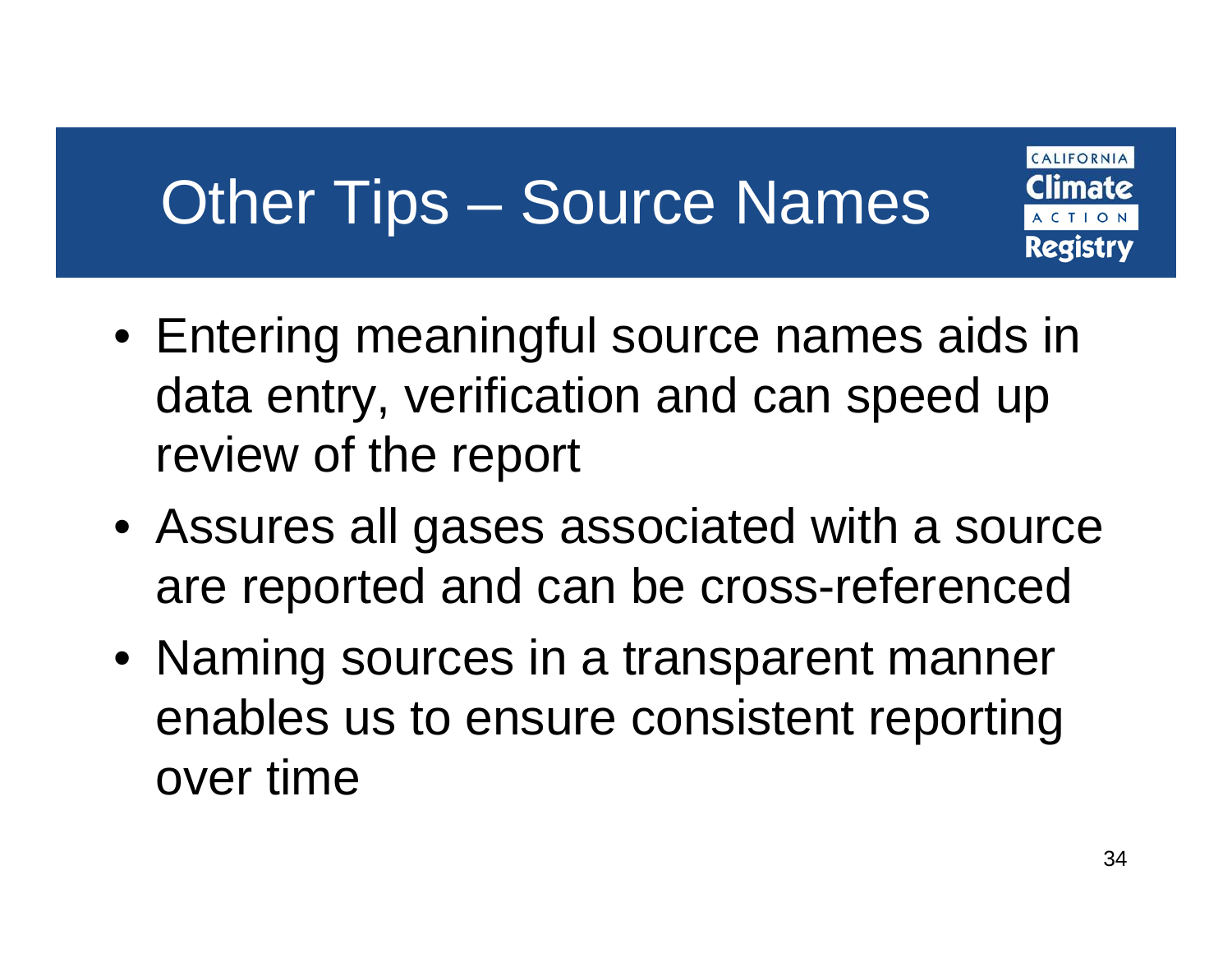#### Other tips – Methodology **Disclosure**

CALIFORNIA mate Registry

• If completing emission calculations offline, please include brief notes in the methodologies section explaining your methods of calculation

–Transparency aids in the review process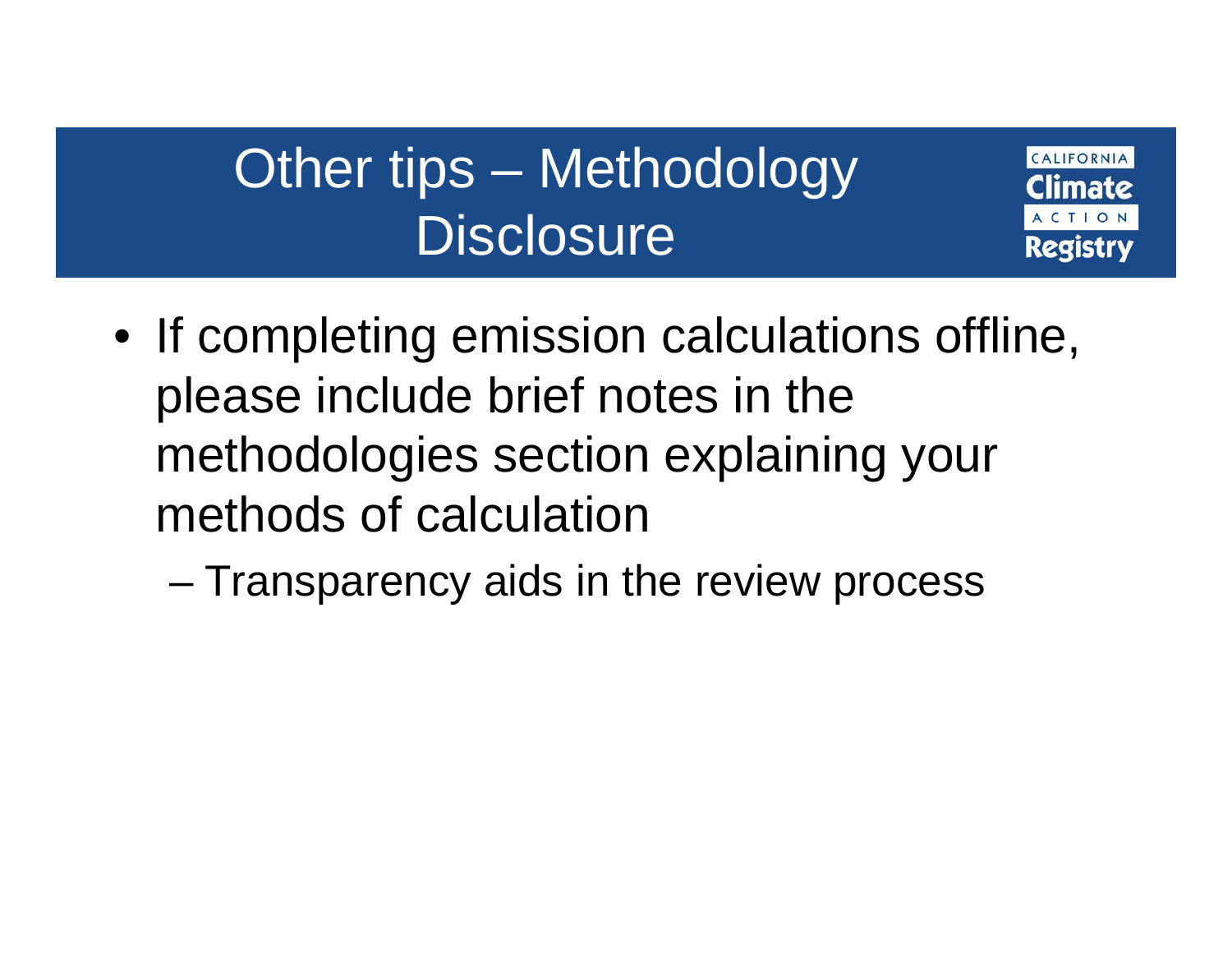

• Any questions/comments/concerns?